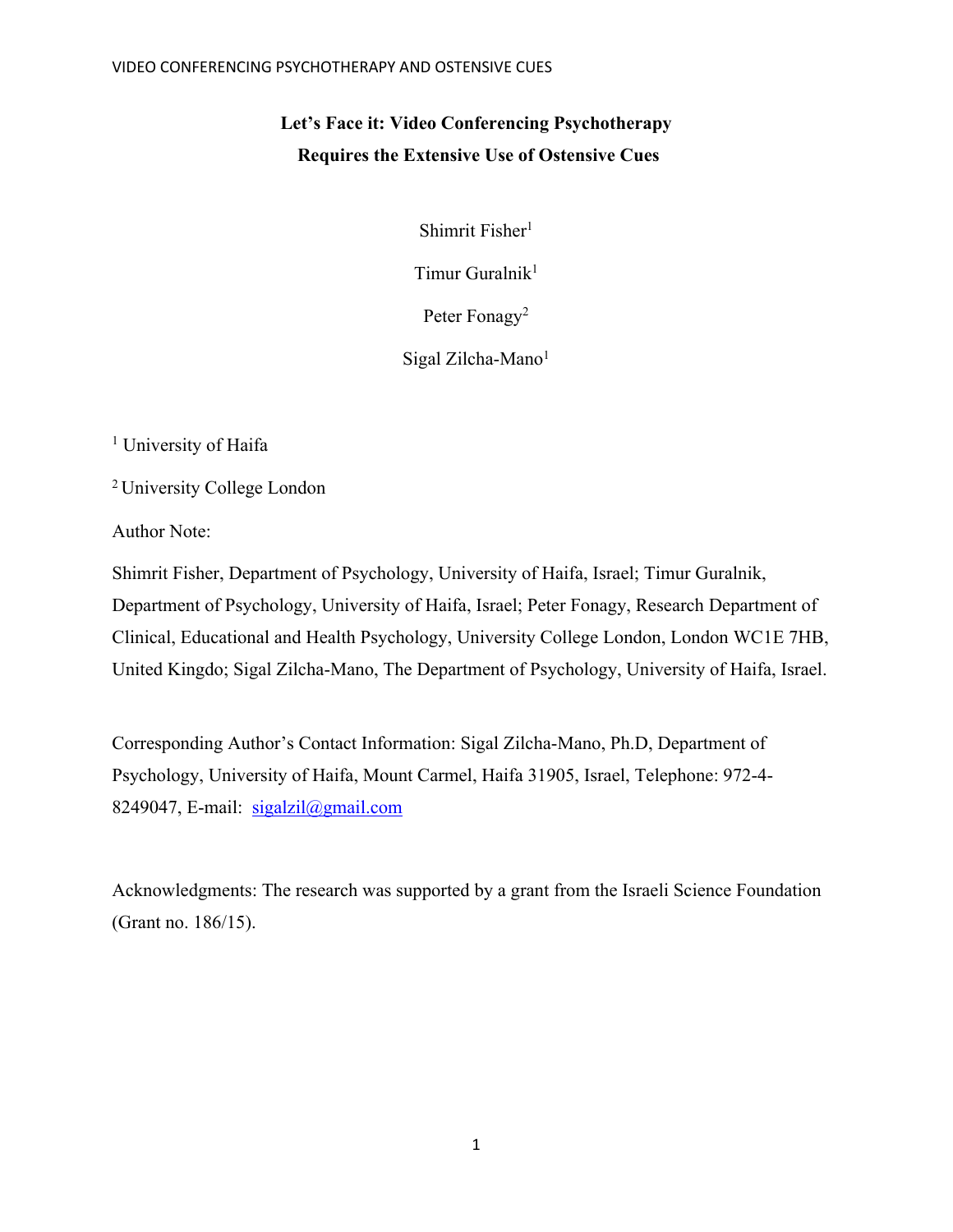# **Let's Face it: Video Conferencing Psychotherapy**

## **Requires the Extensive Use of Ostensive Cues**

# **Abstract**

The COVID-19 crisis has required many therapists to switch to video conferencing psychotherapy (VCP). Knowledge about the importance of epistemic trust and its determinants has been accumulating over the last few years, with important implications for psychotherapy and specific significance for the transition to VCP. The present paper provides a brief background on the concept of epistemic trust, research on the determinants of its development and the integrative framework it provides for some traditional concepts in psychotherapy, such as the therapeutic alliance. In particular, research on ostensive cuing, which requires significant modification in a remote delivery context, has important implications in the transition to VCP. We will advance some suggestions while illustrating the ideas with clinical case studies. This knowledge may be of value to psychotherapists, who are required to make substantial changes in the nature of the encounter with their patients, and may help them identify benefits and hindrances that might arise from this transition, as well as pointing out techniques that may encourage effective adaptation to the change.

Keywords: epistemic trust; video conferencing psychotherapy; COVID-19; Ostensive Cues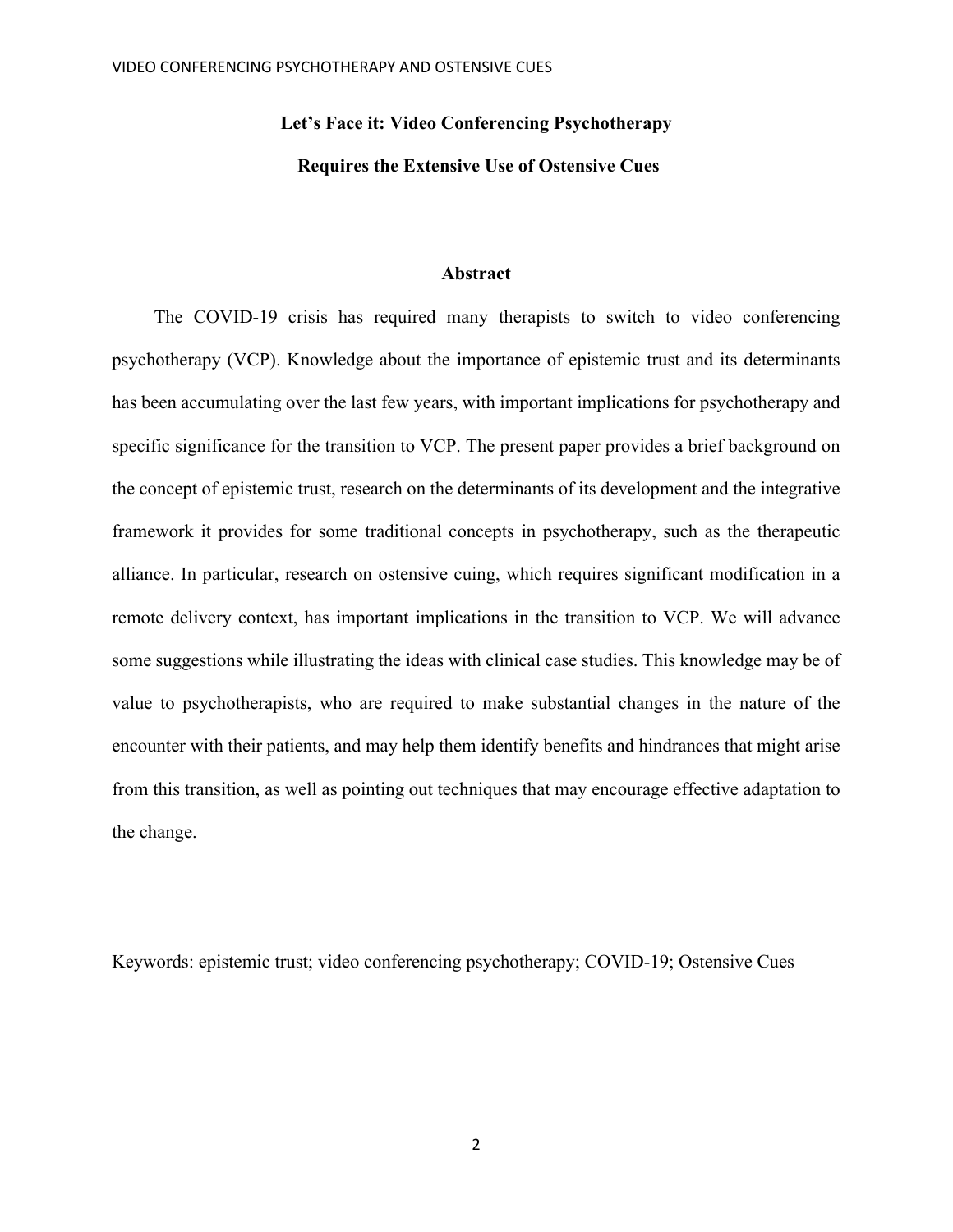The present paper was written as the COVID-19 outbreak raged worldwide, forcing many healthcare professionals and their patients to shift to remote therapeutic encounters. This paper proposes guidelines for making the transition from face-to-face therapeutic sessions to videoconferencing psychotherapy (VCP). The proposed guidelines are based on the theoretical framework of epistemic trust (ET), which has important implications for the aims and conduct of psychotherapy (Fonagy et al., 2019). We argue that ET can be instrumental in facilitating the transition to VCP. Although many remote therapy platforms can be used, including emails, phone calls, on-line self-help modules, etc., (cf. Andersson et al., 2012; Johansson et al., 2012; King et al., 2014; Kingsley & Henning, 2015), the present paper focuses on VCP, a live synchronized conversation in which two parties can hear and see each other (Backhaus et al., 2012). The guidelines proposed in this paper for making the transition to VCP can be applied to any situation in which therapists and their patients are required to switch to remote sessions, as may be the case following relocation of one of the parties, injury that restricts movement or requires confinement in the home, meetings during long vacations, and more.

# **The establishment of epistemic trust**

Epistemic trust (ET) is defined as openness to acquiring social knowledge that is regarded as personally relevant and of generalizable significance (Bo et al., 2017; Fonagy & Allison, 2014; Luyten., et al 2019). When new (social) information is regarded as personally relevant, one might consider permanently accommodating it, thus changing or elaborating some information already stored. A general predisposition to ET is developed throughout social interactions, beginning early in life, including the infant's experiences with their primary caregivers. Infants are generally open to receiving social communications, especially from their primary caregivers, but are also biologically predisposed to be epistemically vigilant (Fonagy & Allison, 2014; Fonagy et al.,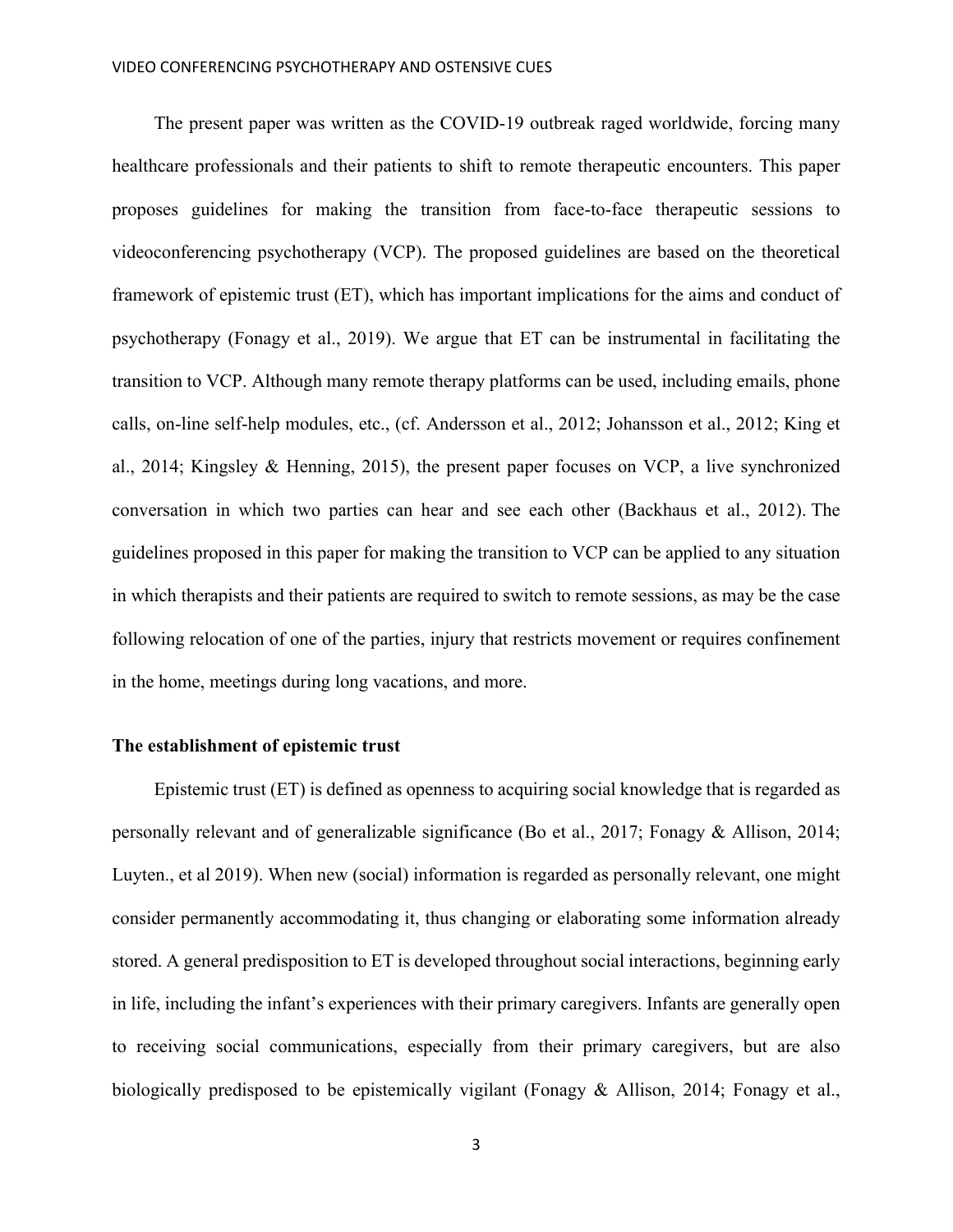2017). Epistemic vigilance refers to the ability to be justifiably suspicious about socially transmitted information, in a manner that helps protect one against potentially deceitful or erroneous information (Fonagy & Allison, 2014; Sperber et al., 2010). The ability to selectively prioritize vigilance or trust, depending on the circumstances, will allow individuals to flexibly adapt to the social environment in which they live (Fonagy et al., 2019). When faced with an ambiguous situation, infants appropriately seek an available adult. Depending on the adult's signals, the infant judges whether to approach the situation or to avoid it (Campos & Stenberg, 1981; Camras & Sachs, 1991). More recently, developmentalists identified signals such as eye contact, baby talk, turn-taking contingent discourse, calling an infant by name, and marked mirroring of the infant as cues often used by the adult to indicate that new, specific, and relevant information is being conveyed (Egyed et al., 2013; Gergely, 2013; Gergely & Cisbra, 2005; Gergely et al., 2007). It has been suggested that these signals, referred to as *ostensive cues,* play a key role in triggering a pedagogic (learning) stance in the infant (Gergely, 2013). Ostensive cues typically lead the recipient to feel recognized as a subject (Fonagy & Allison, 2014); therefore, they reinforce the recipients' capacity to benefit from positive influences in their environment and encourage faster knowledge acquisition (Luyten et al., 2020). Such positive signals increase the likelihood that the information delivered is accepted and generalized to other circumstances or interactions (Schröder-Pfeifer et al., 2018).

By contrast, when the infant's early environment is characterized by unreliable communications, the establishment of ET can become compromised. The individual's capacity to move flexibly between a stance of epistemic vigilance and ET is weakened. The consequences may be both an absence of appropriate openness to social learning or excessive credulity and inappropriate trust in unreliable informants. The compromised capacity to know when to trust and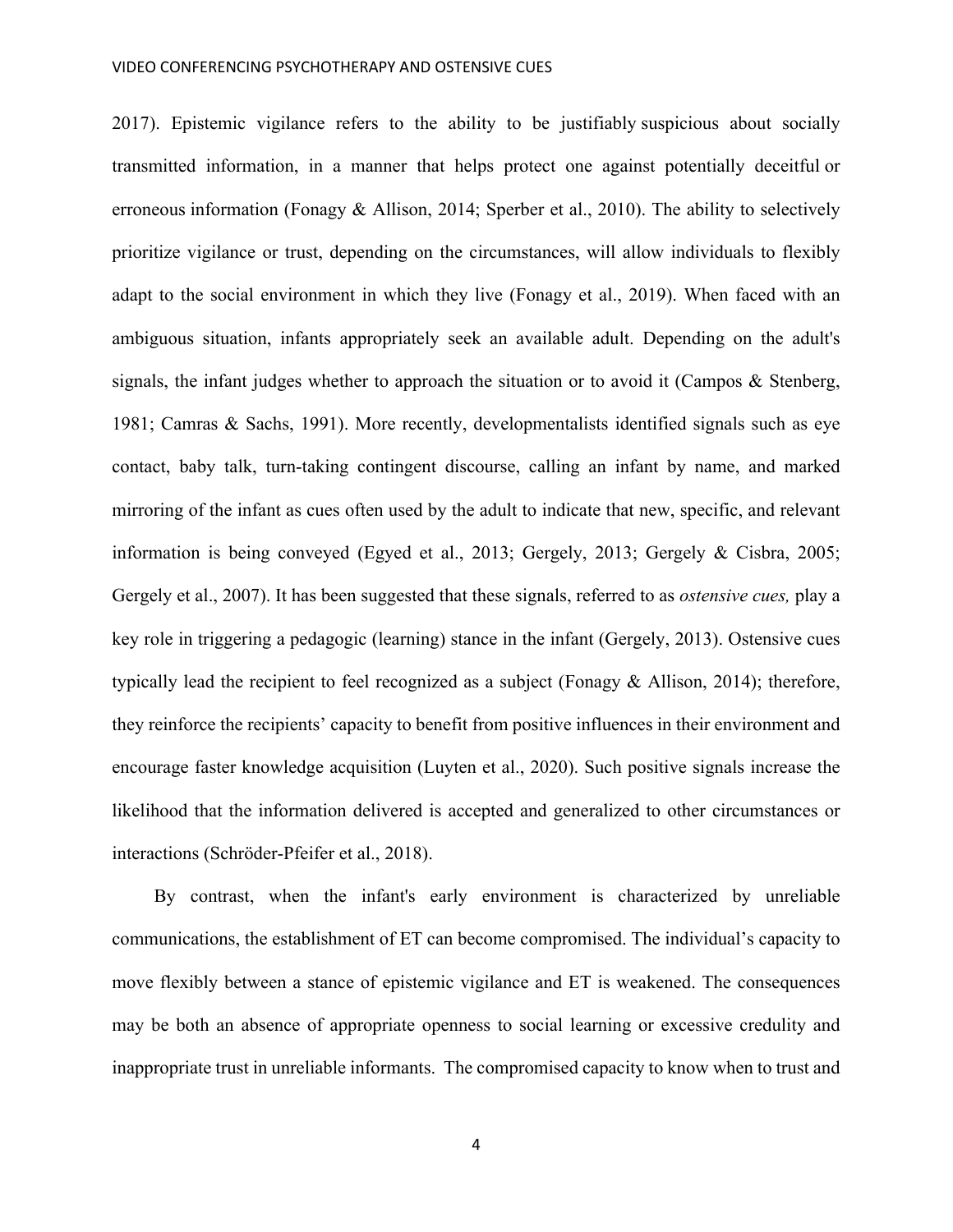whom to trust might significantly distort interpersonal functioning. For example, children with histories of adversity may become limited in their ability to update their knowledge and understanding of social situations, and appear inflexible or even rigid in the face of rapid social change (Fonagy et al., 2019).

# **ET determinants in development throughout life**

Children who have established a predisposition to ET, as opposed to those who have not, may demonstrate distinct developmental trajectories that may result in differing capacities to function in social and interpersonal contexts as adults. Those who successfully established ET as children are likely to be able to modify their inner position safely in the light of new information or experiences as adults (Fonagy et al., 2018). As adults, they tend to be curious about outside information and have a tendency to use interpersonal interactions as an opportunity for learning. Because they are open to learning about themselves and others, they can make sure that communication remains advantageous for them by maintaining appropriate degrees of vigilance (Sperber et al., 2010). In contrast, in the absence of ET, the capacity to change diminishes or becomes excessive (Fonagy et al., 2018); hence, individuals may find it difficult to downregulate their natural vigilance, meaning that they cannot accept valuable new information, or, at the opposite extreme, respond with epistemic credulity and believe and accommodate information from untrustworthy informants (Luyten et al., 2019).

In either case, the strategy is fixed and not malleable to the current context. Thus, new information is not retained in the person's knowledge structure; it is not generalized to other settings, even if it is temporarily accepted as true. This rigidity dictates that individuals rely on the same models of relating to the self and others, even in an environment that may be rapidly changing (Luyten et al., 2019). This perspective on the development of ET over the course of life eventually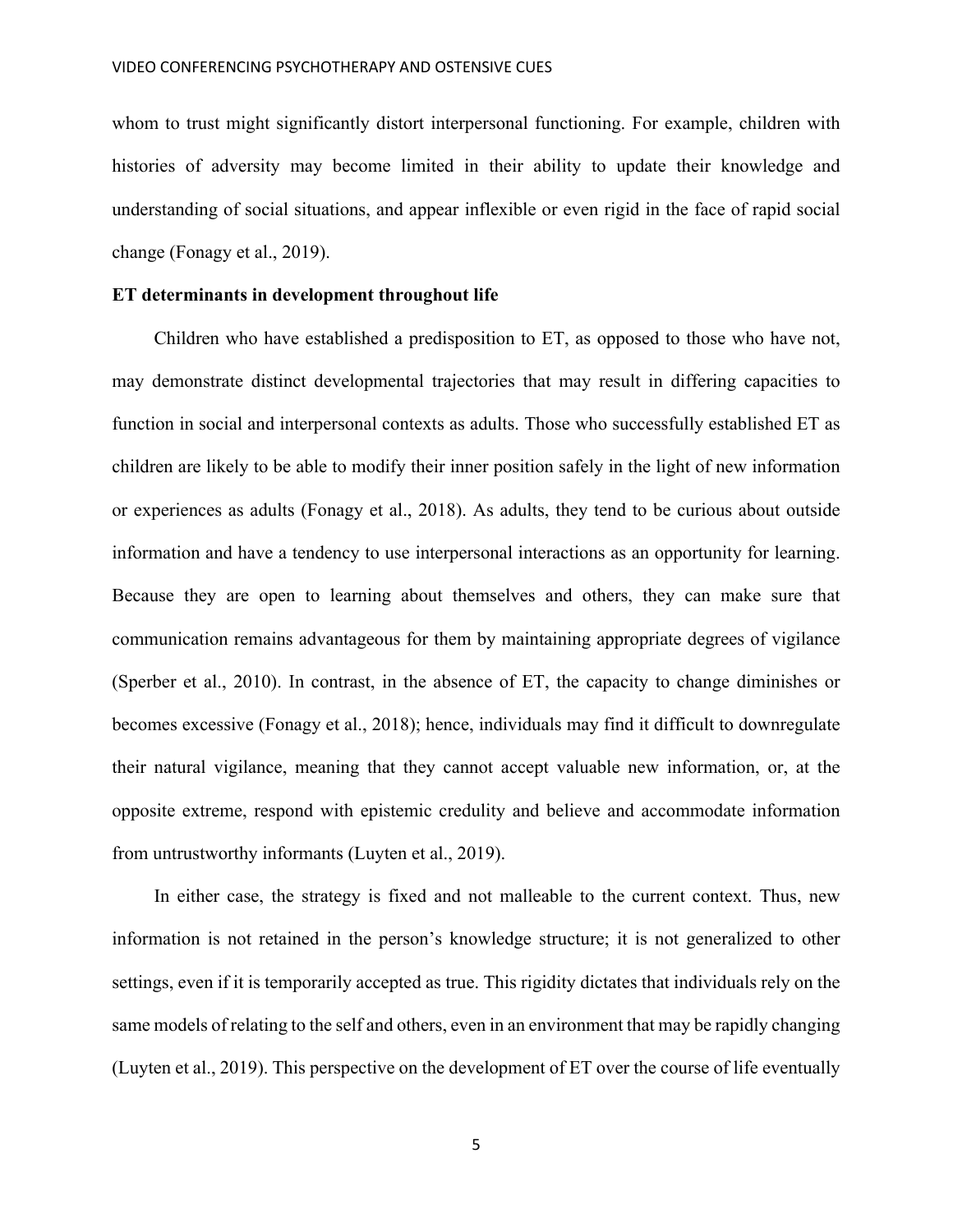creates a relatively stable behavioral pattern, which can be viewed as a trait-like characteristic of the individual. We have started to develop a framework for identifying high and low ET individuals, based on close textual study of their narratives in therapy. Table 1 (appendix) includes statements taken from actual therapies that may serve to illustrate all four categories of utterances.

### **Applications in psychotherapy**

Although the process of establishing ET originates in early social relationships, it is subjected to other influences throughout life (Luyten et al., 2020), including those of teachers, peers, and even social media. Psychotherapists may also nurture (or hinder) the further development of ET. According to this theoretical conceptualization, a meaningful outcome or therapeutic change is possible only if the patient can use the therapy in a positive way (Fonagy & Allison, 2014). To allow this to happen, the therapy must be sufficiently supportive and facilitate state-like improvements in ET over the course of treatment. Even more importantly in this context, ET is seen as a valid goal of therapy that may enable an individual to change their long-term attitudes towards others in their social network, and move their approach to relationships from one of epistemic mistrust and an incapacity to adapt, to one of trust, flexibility and an extended capacity to be influenced by a social network.

Given their distinct developmental trajectories, different patients may enter treatment with a distinct trait-like tendency to consider the information offered by the therapist as relevant to them, and to remember, retain and readily generalize it to other social contexts. Patients who demonstrate high trait-like ET are skilled in learning new and useful information about themselves. These individuals are willing to openly share their feelings, thoughts, and experiences with the therapist. They are curious and inclined to learn from therapy, assuming that the therapist's intentions are beneficent, or at least benign. The willingness to share and learn enables both the therapist and the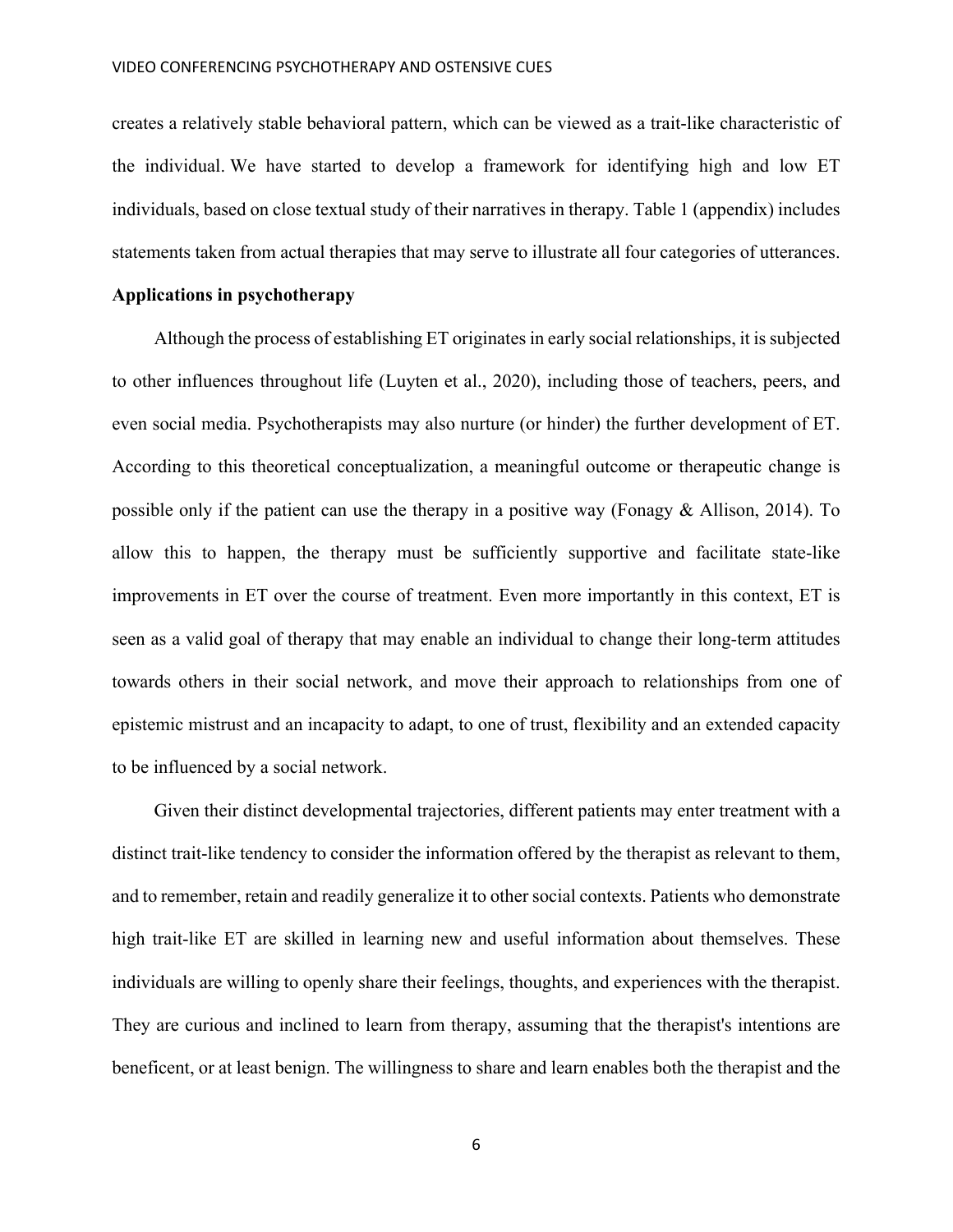patient to seek, to understand, and to elaborate on one another's perspective, resulting in a strong alliance. Since implicit personal narratives may be more accessible for these individuals, therapeutic change becomes possible when the therapist recognizes and articulates their more nuanced self-experience, which emerges out of the primary content they share (Fonagy et al., 2019).

Some patients, however, begin therapy with low trait-like ET and may find it challenging to experience ET even when their personal narrative is appreciated (Fonagy et al, 2019). Their difficulty in reaching an agreement with their therapist stems from the fact that they distort the way others represent them, causing them to feel perpetually misunderstood and resulting in a poor alliance with the therapist. Interventions with epistemically mistrusting patients are, therefore, likely to be ineffective, unless the task of recognizing and jointly considering the subjective experience of the patient is achieved. Such recognition enables a shift in the direction of the general restoration of epistemic trust, which opens up the mind of the individual to benefitting from the routine sharing of social information within their social network; it encourages the patient to learn about themselves and others and update and adjust their knowledge structures, enabling improved functioning in the social world (Fonagy et al., 2019).

#### **The transition to VCP**

Experienced therapists are somewhat undecided about the efficacy of videoconferencing psychotherapy (VCP) compared to face-to-face psychotherapy (Simpson & Reid, 2014; Vincent et al, 2017), but psychotherapy trials seem to show similar efficacy for both intervention modes (Backhaus et al., 2012; Norwood et al., 2018). Randomized control trials (RCTs) show that VCP is equally effective as face-to-face psychotherapy in terms of patient satisfaction (Backhaus et al., 2012; King et al., 2014; Kingsley & Henning, 2015; Simpson & Reid, 2014), therapeutic alliance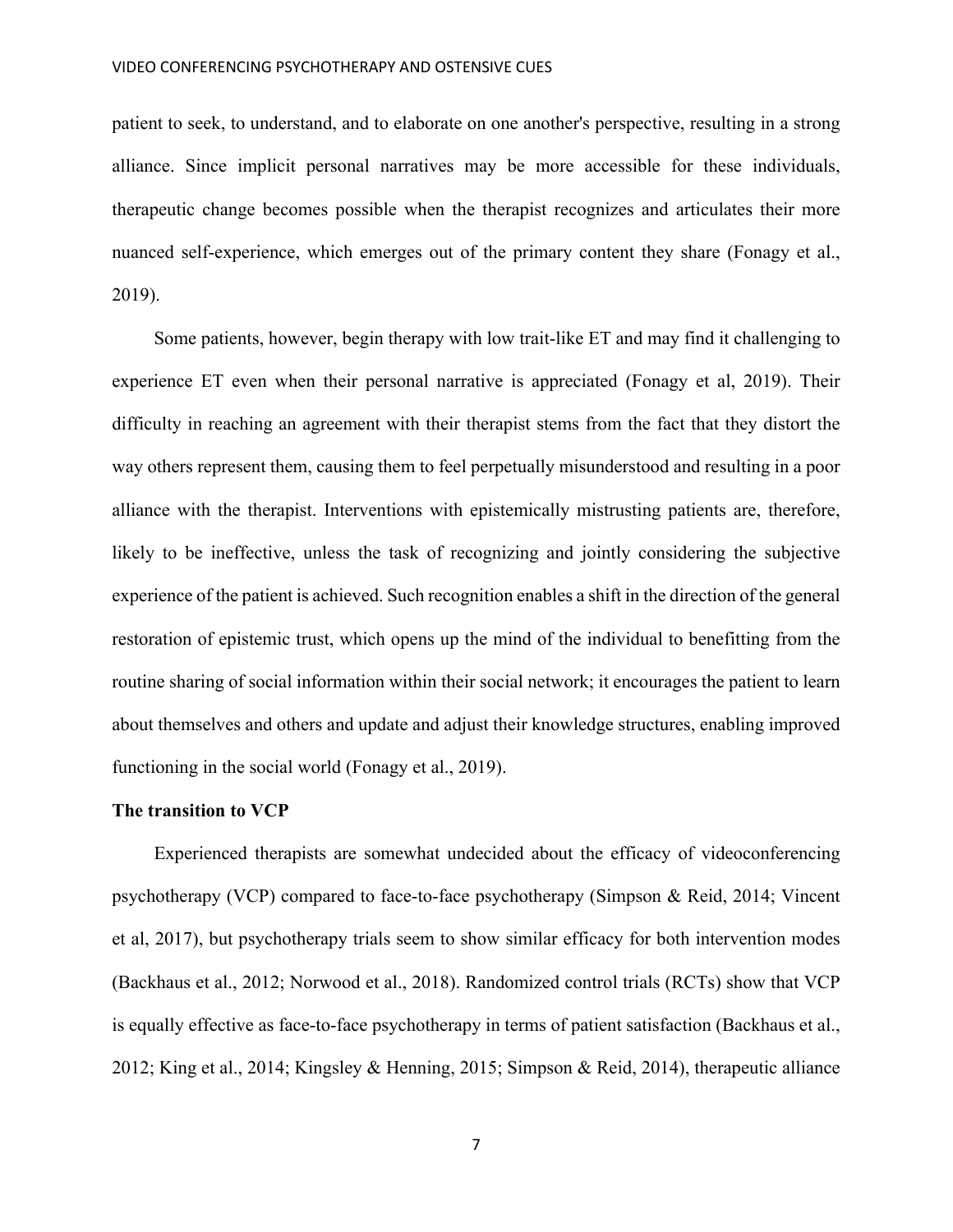(Backhaus et al., 2012; Simpson & Reid, 2014), overall treatment outcome (Kingsley & Henning, 2015; Sucala et al., 2012), and improvement judged in terms of target symptoms (Backhaus et al., 2012). These promising effects of VCP have been found in the treatment of a variety of mental health disorders, such as depression (Backhaus et al., 2012; Berryhill et al., 2019; Chavooshi et al., 2016), anxiety and stress-related disorders (Backhaus et al., 2012; Chavooshi et al., 2016), pain and physical problems (Backhaus et al., 2012; Chavooshi et al., 2016), and addictions (Backhaus et al., 2012; King et al., 2014). It has been suggested that, with appropriate training and knowledge, practitioners with little experience in VCP can adapt their communication style and adjust to the technology (Simpson & Reid, 2014). The literature suggests guidelines for instructing practitioners through the transition to VCP, including ethical considerations and concrete issues related to the treatment settings and boundaries, for both traditional dynamic psychotherapy (Scharff, 2018), and protocol-based interventions (Backhaus et al, 2012; Chavooshi et al., 2016).

# **Distinguishing reaction to the transition to VCP by ET trait-like characteristics**

The literature on epistemic trust provides therapists with a theoretical framework to identify the patient's needs and to tailor the therapeutic techniques used in the treatment of such needs. Consistent with recent developments in psychotherapy research (Zilcha-Mano, 2018), a distinction between trait-like characteristics (individual differences between patients) and state-like changes (improvements occurring within the patient over the course of treatment) seems to be an important key in understanding how psychotherapy works, and how changes might occur in the wake of intervention (Zilcha-Mano, 2020). Drawing on our clinical experience and based on our work in the psychotherapy lab, we propose that the construct of ET can be considered as comprising these two distinct components. We have started to develop a framework for identifying high- and low-ET individuals, based on close textual study of their narratives in therapy. We found this process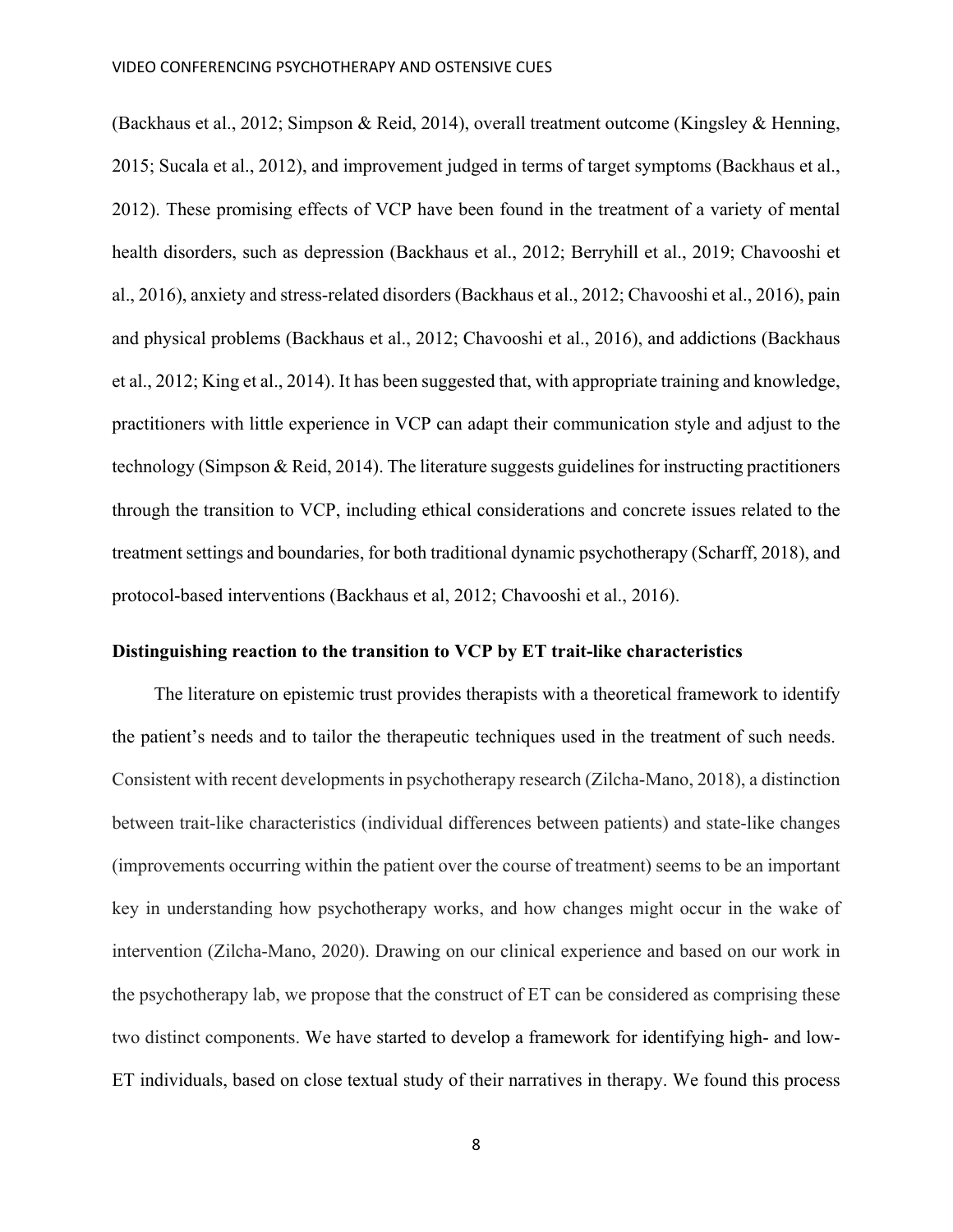surprisingly easy and are in the process of formalizing this distinction into a coding system which can be reliably used with therapeutic texts from a range of therapeutic modalities.

Transition to VCP requires a stance of willingness to change flexibly to adapt to a changed external reality, and a sense that such a transition is, or will be, of personal benefit, even if this is not entirely clear at first. Patients whose life trajectories brought them to mistrust social information conveyed by others are likely to mistrust the therapist as well. Bringing such a tendency to the transition from face-to-face therapy to VCP, these patients may question the true intentions of the therapist in inviting them to make such a transition together, and there is a risk that they may attribute malicious intentions to the therapist's invitation. For example, a patient might say: "You know it doesn't suit me, you know I can't meet in video and if that's the only choice, it means we can't meet at all. You don't want to meet me, do you? This is simply your way to bring this treatment to an end." Although these patients may agree to give it a try, they are likely to expect disappointment, much like their original feeling concerning face-to-face therapy. This may result in severe ruptures in the alliance (Safran et al., 2011; Safran & Muran, 1996, 2000), which may place the therapeutic relationship at risk and jeopardize the patient's ability to benefit from treatment, or even to remain in treatment. These patients may dismiss the therapist's efforts at reaching out, drop out of therapy, and question the future feasibility of therapy.

In contrast to patients with low trait-like ET, patients who show high trait-like ET find it is easier to make the transition to VCP. Over their life trajectory, these individuals have come to learn how to feel safe in the presence of a trustworthy person and may perceive the transition to VCP as an opportunity to learn about themselves and the way they function in a different social context. Transitioning from face-to-face therapy to VCP with openness to learn, they may find additional motivation to explore the medium, to find new methods that make it easier to share their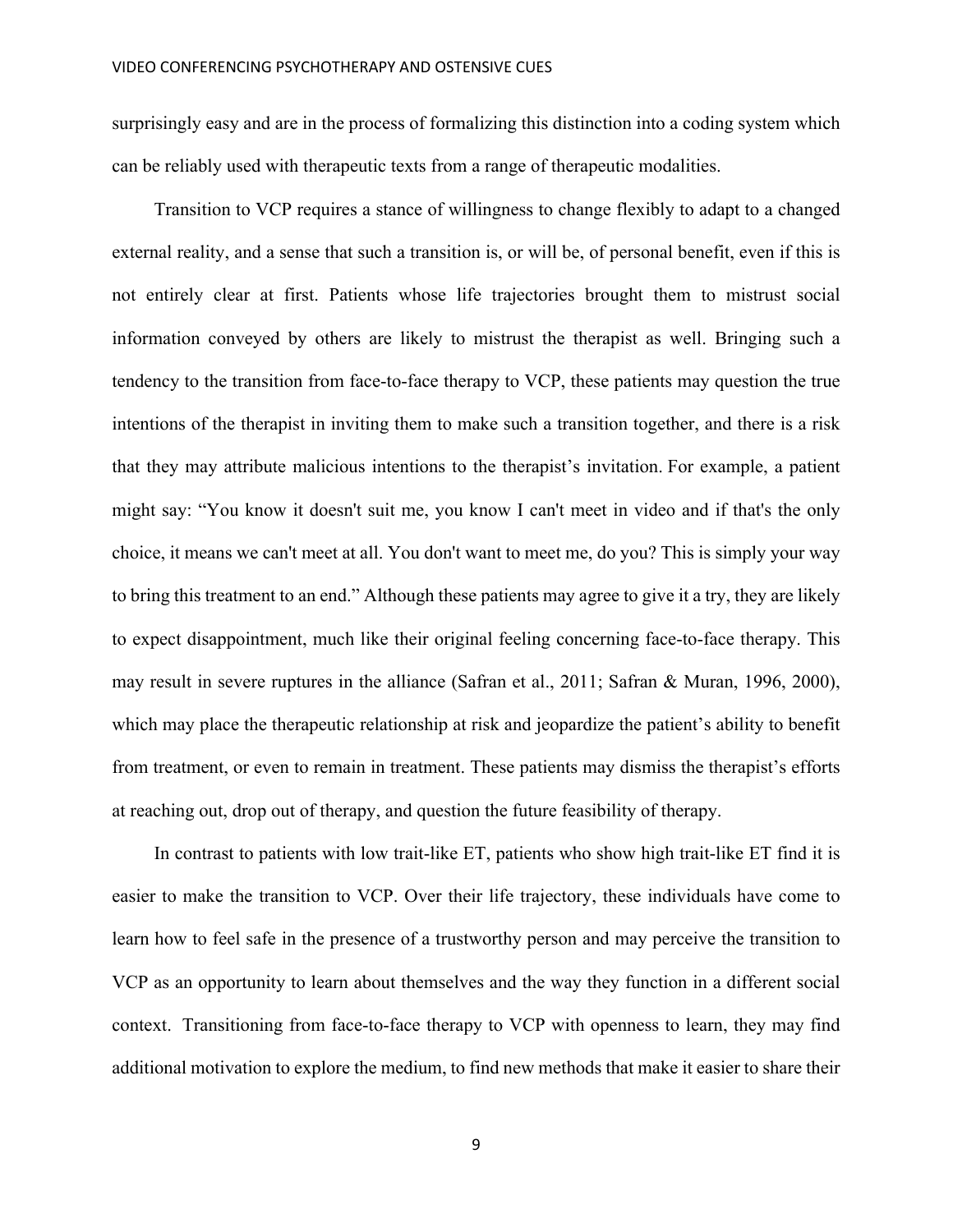feelings, thoughts, and experiences with the therapist, and connect with the therapist so they are able to feel mirrored and understood, even if the two are divided by a screen. This may result in a renewed and strengthened alliance that reflects the shared journey of transition as a collaborative process that may enhance the patient's potential to make beneficial use of the therapy.

# **Guideline for an effective intervention**

Based on the ET literature and the various manifestations of high vs. low trait-like levels of ET, it is possible to derive a few tentative guidelines for making the transition to VCP. It has been suggested that ostensive cues are key indicators used in the context of a therapeutic process to revive or preserve ET (Fonagy et al., 2019). Ostensive cues signal to the patients that personally relevant information is being conveyed by the therapist. These may help them in the current context to adjust to the change to VCP. Below, we detail several suggestions of techniques for guiding therapists in the use of ostensive cues during transition to VCP.

1. Ostensive cues as physical signals. As the transition to VCP can be challenging for both therapist and patient, physical signals must be emphasized to support its effectiveness. Therapists can use physical ostensive cues in a variety of ways, based on different modalities: facial expressions like raising eyebrows or showing marked surprise; body gestures and mannerisms, like sitting straight and leaning forward; maintaining eye contact continuously; exaggerating voice intonation or making marked changes in tone; and being meticulous in turn-taking by waiting for the patient to finish speaking and pause before beginning to speak. An example from a therapy session demonstrates how such ostensive cues can be used. The patient and therapist had to transition to VCP because of the COVID-19 epidemic, after having worked face to face for several months. At the first VCP session, the patient was talking about a fight she had with her coworker, which was very frustrating for her. When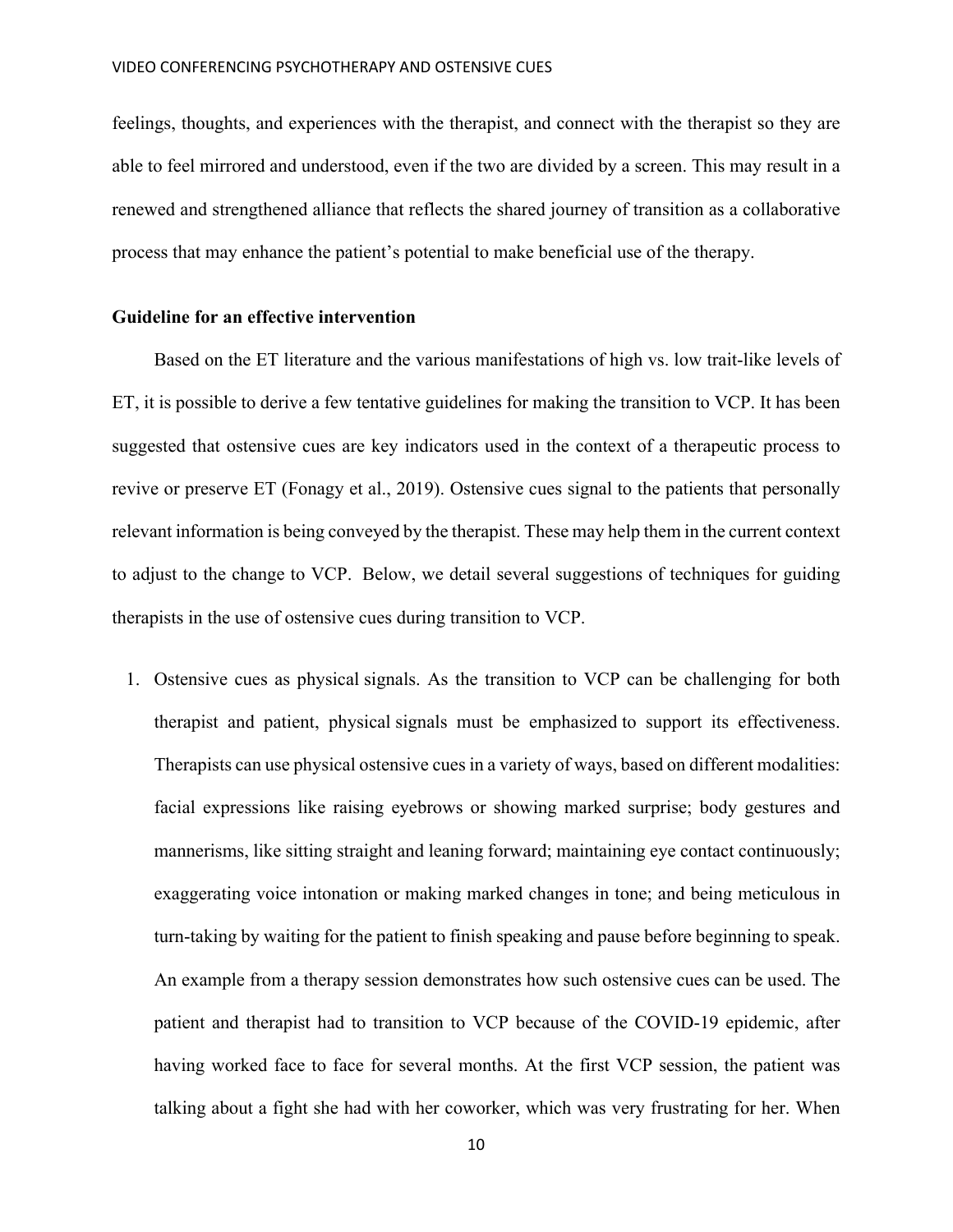she described how "annoying" and inconsiderate her colleague was towards her, the therapist contracted his eyebrows (reflecting the patient's possible anger or frustration), rolled his eyes, and groaned out loud (expressing the patients' possible dissatisfaction). The patient then said: "Oh, I knew you would understand me! Isn't it nerve-racking?". Successfully projecting the feeling of being accurately mirrored and understood potentially sets the stage and prepares patients for learning new and useful information about themselves.

- 2. Ostensive cues as identifying the patients' personal narrative. The patient's personal narrative is part of the construct of identity and is operationalized as a way of understanding oneself and others at a specific moment in time in relation to the world, in the past and the present (Fonagy et al., 2019). When the therapist recognizes and articulates the patients' more nuanced self-experience, which emerges from the primary content, shared intentionality is achieved. Maintaining continuity in the patients' personal narrative, bridging to something that was identified before the transition and articulated during the VCP session serves as an ostensive cue. Its articulation during a VCP session in the same way as it was articulated in face-to-face sessions emphasizes its personal relevance. Thus, the therapist may use bridging statements that deliberately make the connection between themes that were processed previously in the face-to-face encounter. For example, the therapist may use phrases like "It's like we talked about a few weeks ago" or "This sounds to me quite similar to that incident you told me about when we met face-to-face." This modality of ostensive cueing helps patients experience themselves as being understood contiguously across settings, making them inclined to learn from the therapist.
- 3. Ostensive cues as a direct reference to the change in setting. A variety of responses can be anticipated in the transition to VCP of patients with high vs. low trait-like ET, from an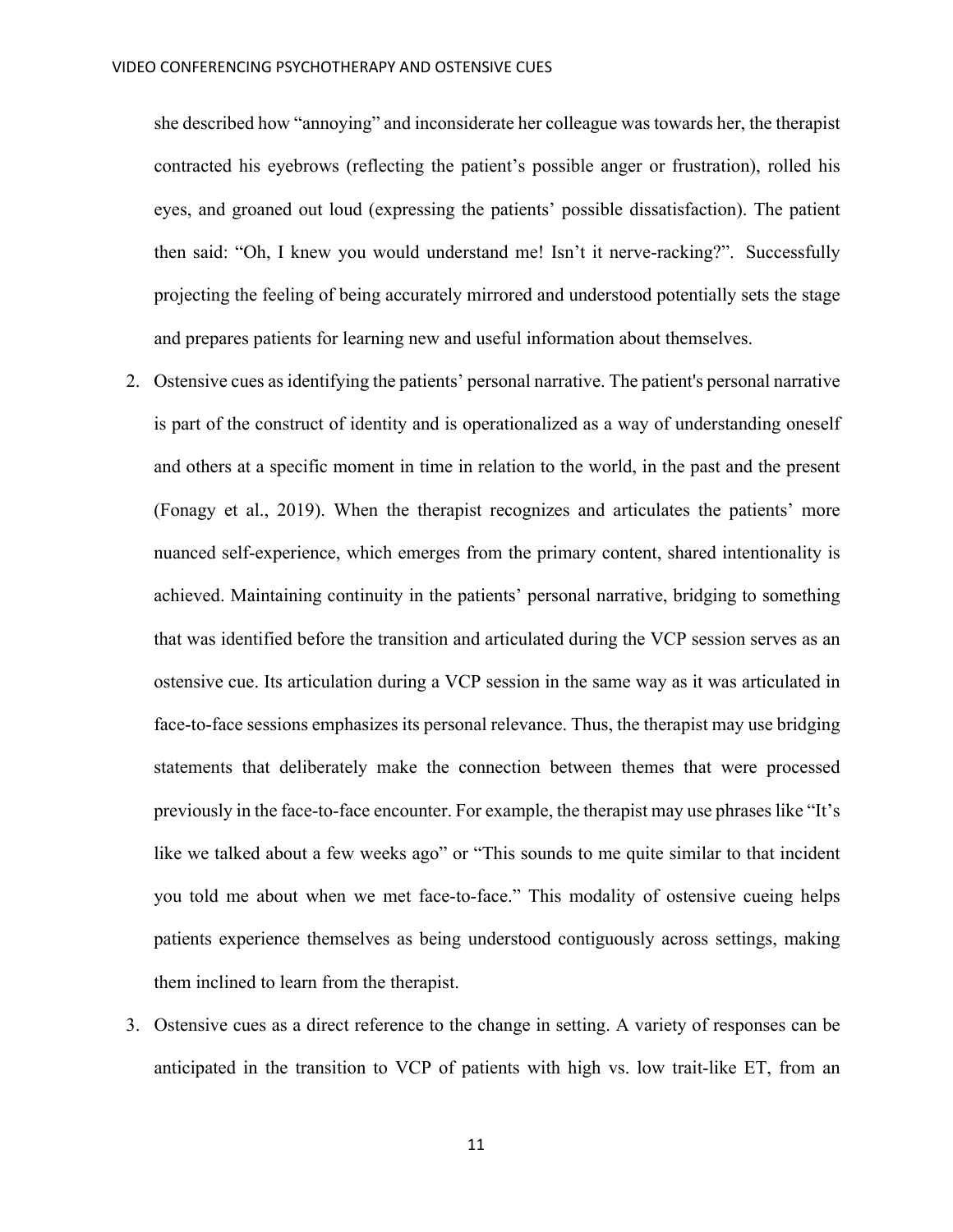inquisitive stance to a vigilant and more skeptical one. The therapists should be sensitive to the individual response of the patient and refer directly to the change in setting in a way that is tailored for the specific patient. The therapist may invite the patient to explore feelings, thoughts and perceptions that arise from the transition to VCP, and work through them in a way that fits the needs and characteristics of the given patient. Given that the transition is a dyadic change, rather than an individual process, exploring its meaning for oneself together with the therapist can help the patient feel protected by the shared reality, and the therapy can again be a safe and low-arousal environment (Fonagy et al., 2019). The therapist should use plural pronouns when articulating the shared experience, like "This is all very new for us" or "I was wondering how it would be for us to meet this way." This technique may enhance the capacity of patients to regulate their affect through someone else, which is one of the building blocks of human self-organization (Fonagy  $& Target, 1997$ ) and signals a restoration of ET. The objective is for the patient to apply the new regulation skills to other contexts.

## **Tailoring the intervention**

The techniques described above are important for patients with either high or low trait-like ET. Nevertheless, they should be prioritized somewhat differently according to the patient's ET trait-like characteristics to achieve state-like changes. For patients with high trait-like ET, who tend to be easy to reach, the preferred ostensive cue is identifying their personal narrative. Their curiosity about the social environment and willingness to see the transition to VCP as an opportunity to elaborate their internal working model enables learning. One patient with high traitlike ET said at the beginning of the first VCP session, somewhat jokingly, "I guess this is a whole new way to see myself! And you know what? I look different than I expected. I kind of like this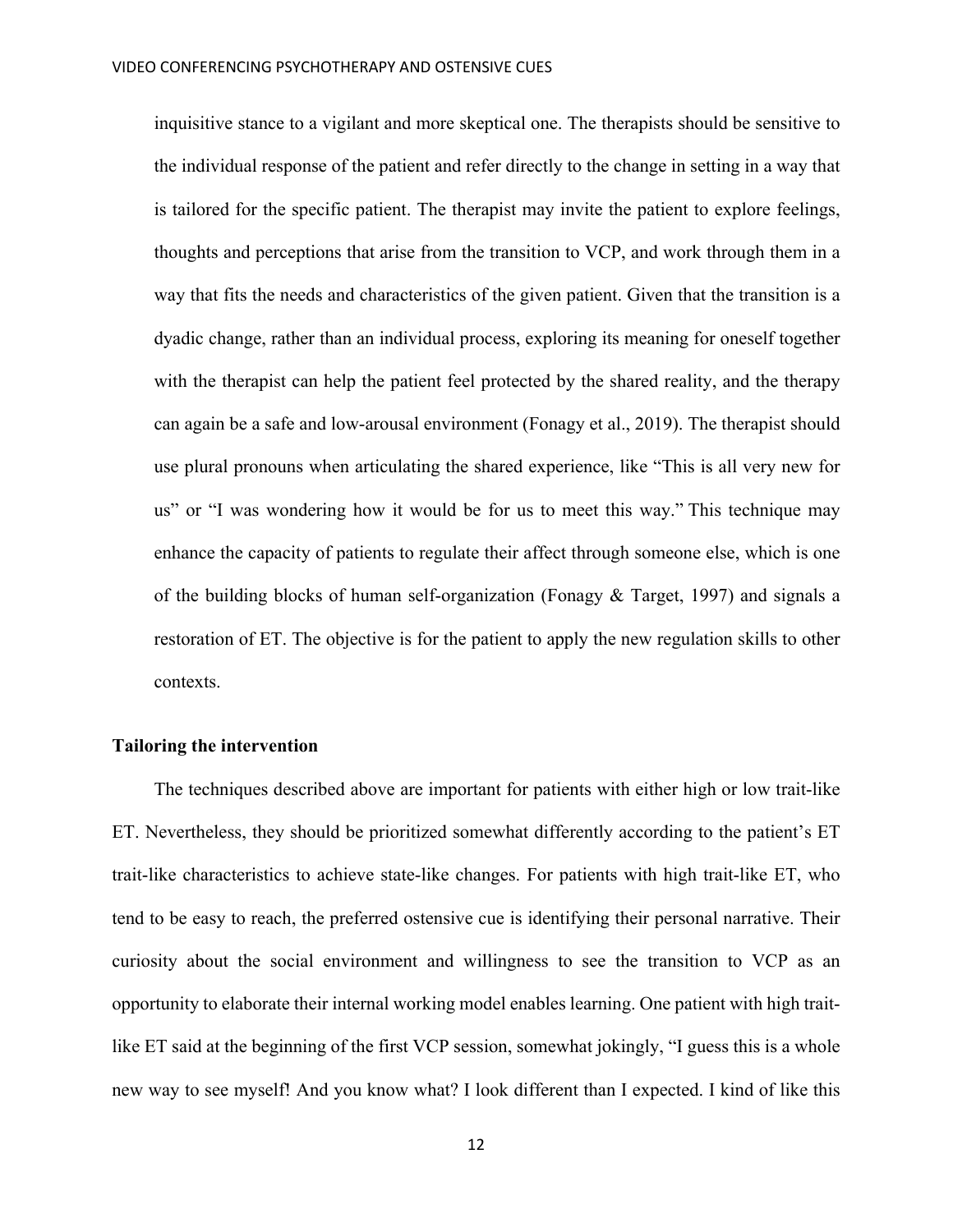new perspective." Ostensive cues directly referencing the change in the setting work efficiently for such patients. They enjoy moments of mutuality with the therapist, feeling that they are safe together. Although physical ostensive cues are important in any human interaction, with patients with high trait-like ET, these are assumed to be less required.

Work with patients with high ET is demonstrated below, using a case study from an ongoing psychotherapy trial, in which patients diagnosed with Major Depressive Disorder receive 16 sessions of short-term psychodynamic treatment with either a supportive or an expressive focus. A detailed protocol of the trial appears elsewhere (Zilcha-Mano et al., 2018). The study was approved by the institutional ethics committee. The patients and therapists signed informed consent forms and agreed to be videotaped during the treatment. All background details are disguised to ensure the anonymity of the patients and therapists.

#### **High ET case study**

Jordan is a 32-year-old undergraduate student. He sought therapy shortly after being expelled for failing to meet academic requirements. Three years earlier, the long-standing but conflictual romantic relationship he was in, had come to an end. Although a few years had passed since then, he found it difficult to get his life back on track and kept grieving over the loss of this relationship. Jordan blamed himself for mistreating his girlfriend, causing himself significant distress that resulted in depression and anxiety. Jordan was able to rapidly form a strong therapeutic alliance with his therapist. He shared his thoughts and feelings openly with the therapist, reflected inquisitively about himself and gained new insights. He tended to respond excitedly to statements from the therapist, when the latter articulated his latent narrative.

Demonstrating openness to learning new information, that is, to reviving ET early in therapy, indicated Jordan's high trait-like characteristic. Jordan wanted to feel loved and desired, but most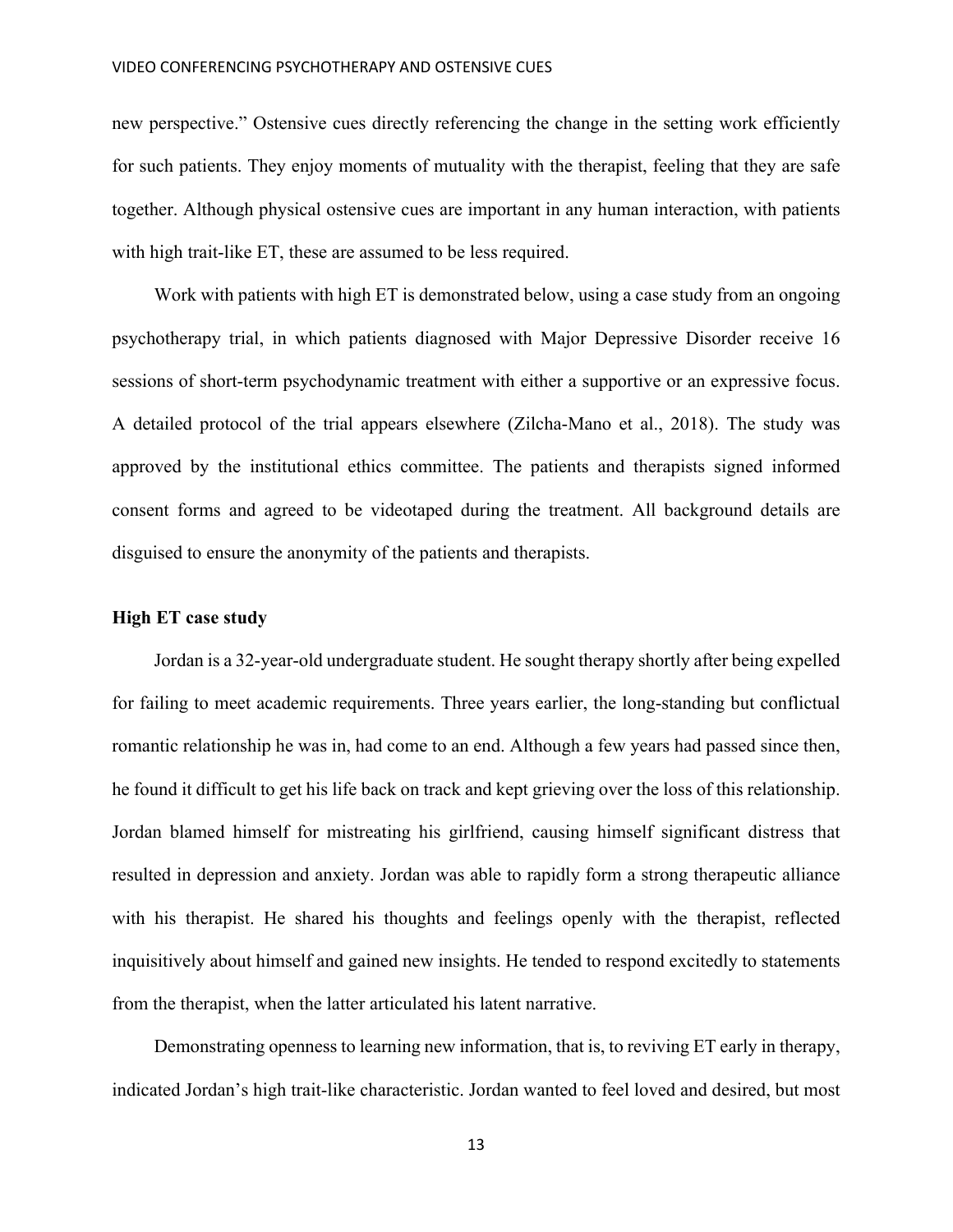of the time he felt unworthy. Because of a sense of being undeserving and fear of being abandoned or left alone, he had several superficial relationships with women, making sure that he was not alone at any given time. But he still felt lonely, alienated, and rejected. Four weeks into the therapy, the therapist recognized and articulated Jordan's central personal narrative: "It seems to me that it's so important for you to feel secure in a relationship, that you sometimes take all kinds of measures that are aimed at giving you some confidence, but don't allow the relationship to be deep or long-lasting. Eventually, you end up feeling the way you had tried to avoid: lonely and alienated". Jordan was wondering out loud: "I've never thought about it this way before (pauses). You know, when I think of it, I can see how this might explain many things in my life, especially in recent years."

After nine weeks in therapy, the COVID-19 outbreak and the ensuing curfews ruled out faceto-face meetings. The therapist offered to change over to VCP meetings. Jordan accepted without hesitation because he was keen on attending the therapy sessions. Given his high trait-like ET, the therapist prioritized the use of ostensive cues for identification of Jordan's personal narrative, as this was articulated before the transition to VCP, in addition to explicitly referring to the change in setting:

- T: "Jordan, how are you, given all the restrictions?"
- J: "Well…you know… I've had better times. I'm sitting here in my pajamas."
- T: "Right, this is quite different from what we are used to." [Regarding the dyadic need to adjust together].
- J: "Yeah, I guess. But it's not bad, it has its advantages. After all, I can't complain, sitting here in the comfort of my home."
- T: "There is no place like home, is there?"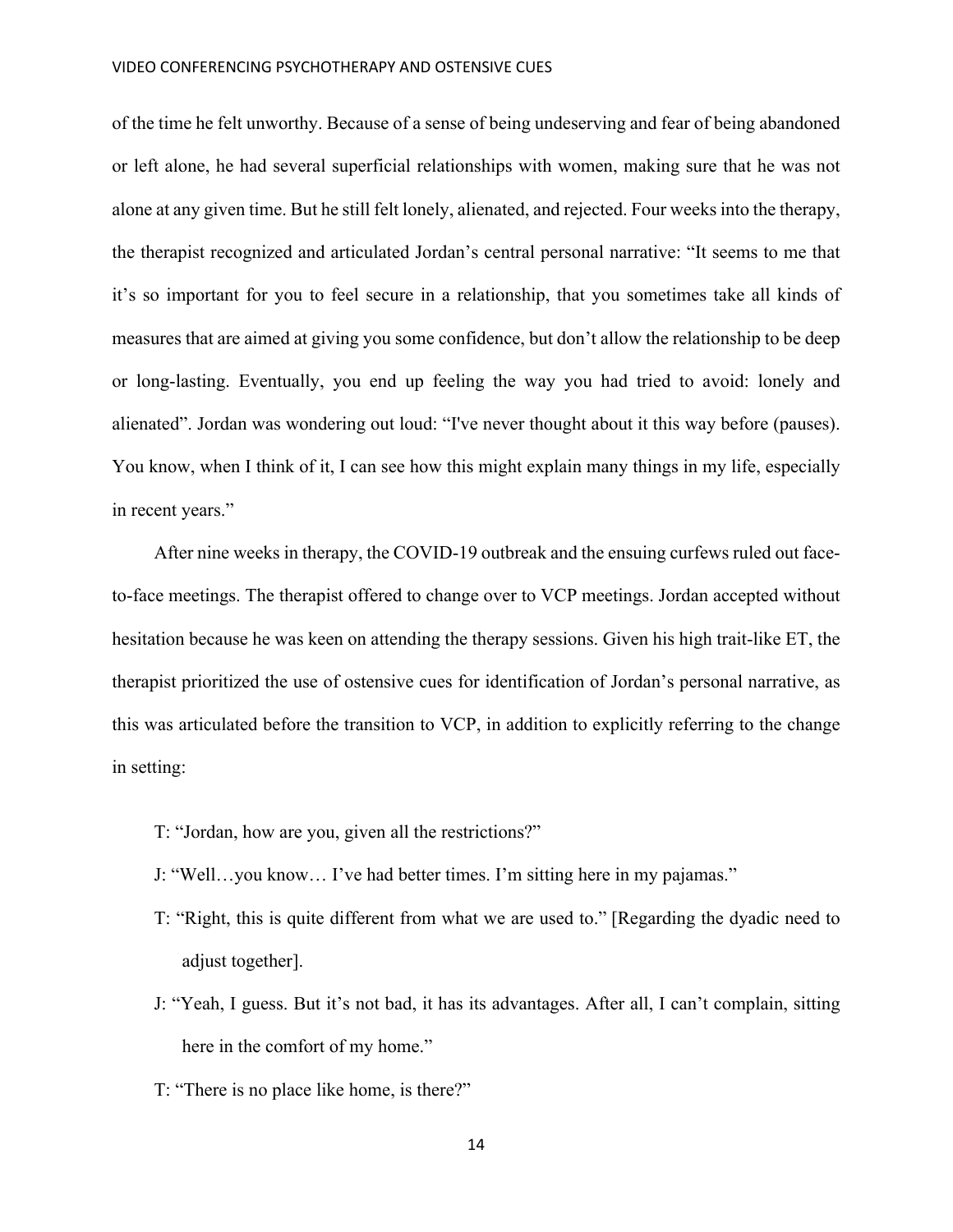- J: "Absolutely, you got that right."
- T: "Well, I'm very happy we can still meet despite these challenging times for us." [the therapist provides an ostensive cue regarding the dyadic need to adjust together].
- J: "So do I. Yeah (sigh). I'm a bit confused… I'm not sure what to talk about."
- T: "Last week you told me about that new girl you met." [therapist helps with continuity].
- J: "Right! So, I met this girl, and I felt it's going to be different this time. Now… I'm not sure it's going to last. Anyway, it's probably dead. So maybe I'll call that girl from the bar, do you remember her?" [personal narrative emerges from the main content].
- T: "Certainly."
- J: "Say, do you think we can keep having our regular meetings even though we can't meet in person?" [manifestation of a state-like ET change, as the possible application of his somewhat renewed internal working model against feeling lonely].
- T: "This is of great importance for you, isn't it?"
- J: "Yeah…It's like we are always saying staying alone doesn't bring me closer to what I wish for [ability to refer to the therapeutic continuity and its collaborative aspects, and to retain themes that were previously processed].
- T: "Right, Jordan. You're able to identify it while it's happening to you in real time!" [reinforcing the application of relevant information]. "I see what you're saying. Is it similar to what happened with your ex-girlfriend? Maybe fear is taking over again?"

J: "Oh, let's see. It might be (sighs). But what else can I do? How can I protect myself?"

This short vignette illustrates how Jordan's high trait-like ET influences the therapist's decisions about the techniques to be used during the transition to VCP, and how to choose the ostensive cues that are needed to reinforce state-like ET changes. His current crisis makes Jordan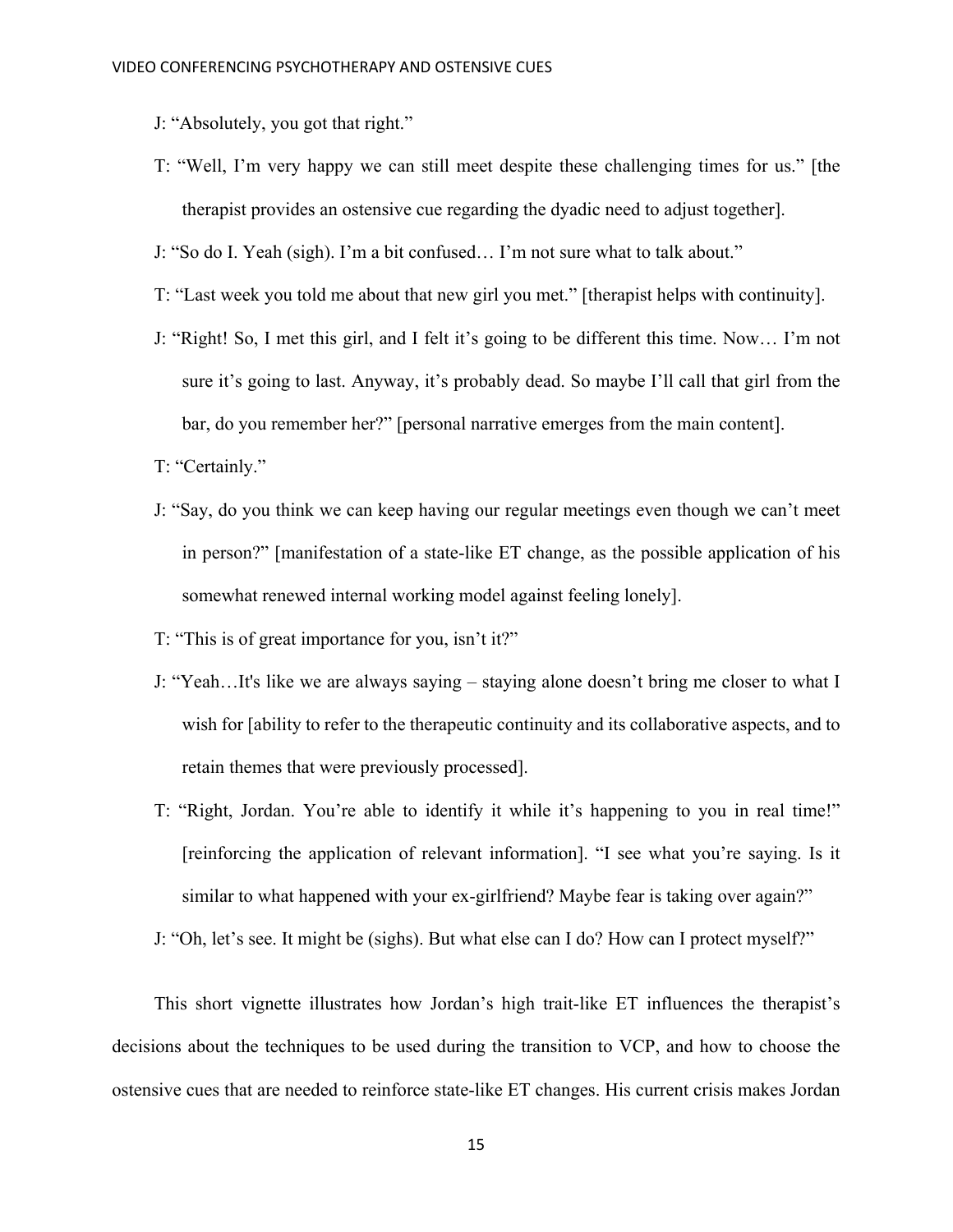#### VIDEO CONFERENCING PSYCHOTHERAPY AND OSTENSIVE CUES

feel that he should be somewhat vigilant about others' intentions toward him, and he believes his new romantic relationship is going to end before it has properly begun. When he was working through the underlying narrative in face-to-face mode, Jordan appeared fearful about the possibility of being abandoned, and he took some steps to make sure this would not happen to him. Signaling to Jordan that his subjective experience has been recognized, encourages him to reply with further elaboration. Jordan shows interest in what the therapist has to say because he can recognize it as personally relevant to him. This promotes better understanding about the best way to navigate the social environment in the face of upcoming challenges (expecting the therapist to keep seeing him). This tendency reflects the restoration of ET in a challenging context: Jordan is willing to see the therapist as trustworthy and willing to try out different kinds of behaviors outside the therapy room. This means that state-like ET changes in the course of therapy revive trait-like ability to learn and adapt to our ever-changing environment.

## **Low ET case study**

In contrast to patients with high trait-like ET, patients with low trait-like ET may be highly alert to small nuances in the therapist's reactions in the transition to VCP because of the past difficulties of these patients in trusting socially transmitted information. All too readily, hypervigilance may be activated, and the therapy is liable to deteriorate. To handle this situation effectively, therapists should convey to their patients that they understand their current narrative and validate their present subjective experience, even if this is divergent from that of the therapist and arguably 'false' in relation to 'objective' reality. Recognizing the patient as an agent, even with expectations and constructions wildly different from the therapist's own, has the potential to revive ET and make it more likely that learning from the therapist will be ultimately possible.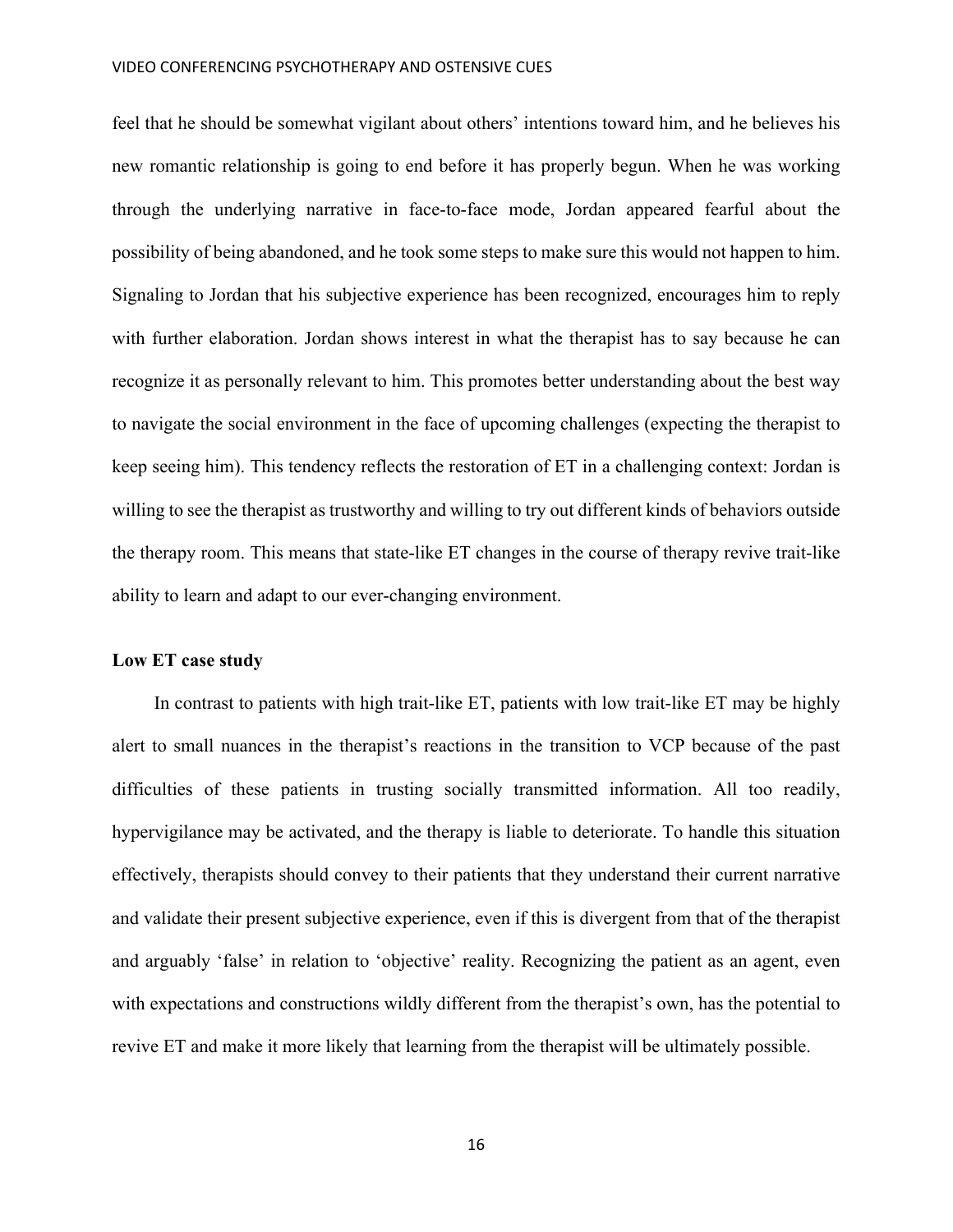#### VIDEO CONFERENCING PSYCHOTHERAPY AND OSTENSIVE CUES

With these patients, the technique that prioritizes physical signaling and the simplest ostensive cues is most likely to be helpful. Therapists may consciously and deliberately make extended use of marked facial expressions, contingent turn-taking reactivity, marked mirroring, and continuous eye contact. This physical emphasis can help, to some degree, to allay the patient's vigilant stance. Validation of the patient's experience, paraphrasing to indicate understanding and only gently going on to ask for elaboration and expansion of statements made by the patient is necessary to (re-)establish trust after a shift to VCP. Therapists should use physical ostensive cues to help their patients feel they are not alone, and, despite their natural hypervigilance, to be able to benefit from the possibility of a collaborative relationship with the therapist to make a successful transition to VCP.

Ostensive cues directly referencing the change in physical setting might be effective, as it is the physical aspect of the therapeutic environment that is most likely to be felt as shared by the patient. It is essential to empathically validate their declared experience, whether their feelings are positive or negative in nature. Considering the transition to VCP uniquely from the patient's point of view can eventually help revive ET to move beyond the change in physical environment and make learning from therapy once again possible. Attempts on the part of the therapist at representing to the patient an overly detailed version of their personal narrative are unlikely to be helpful, as the patient (a) will likely fail to identify clearly the therapist's representation of their personal narrative and (b) even if they do, the distortions in both their representation of what they believe the therapist sees, and in their own self-image are likely to be so great that an epistemic match is not possible to achieve. Thus, elaborating the patient's personal narrative may be less effective in helping these patients adjust to the transition to VCP. Because the transition has the potential to trigger enhanced vigilance, even an accurate articulation of one's personal narrative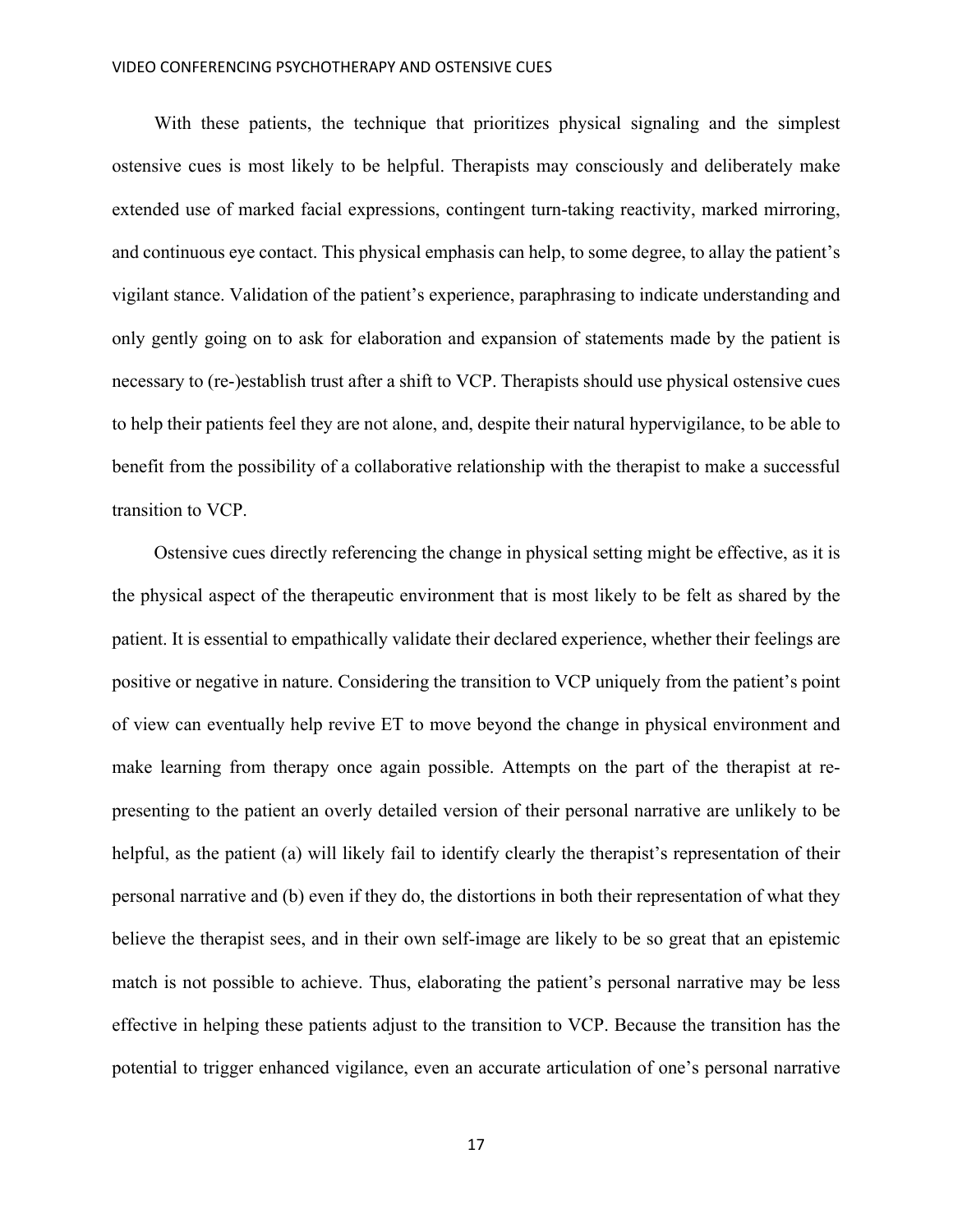might be experienced as inaccurate by the patient, causing a painful experience of interpersonal alienation to persist. A case study from the ongoing psychotherapy trial mentioned earlier (Zilcha-Mano et al., 2018) is used below to demonstrate work with patients with low ET.

Nicole, a 19-year-old student, sought therapy after several months of experiencing mild depressive symptoms. When she was 12, her father died of a sudden cardiac arrest, and she had to take care of her younger sister and her mother, who suffered from recurrent and persistent depressive episodes after losing her husband. After graduating from high school with honors, she enrolled in an academic excellence program for young engineers, and trained to integrate into the high-tech industry. Her choice was motivated by the desire for a good professional future and a steady income at an early age. Nicole began her studies with enthusiasm, but quickly became discouraged. She struggled with the highly intense curriculum, and tuition fees imposed a great financial burden. Moreover, because of her relatively young age, she had difficulty socializing with other students. At the first therapy session, she described harsh feelings of anger toward her high school teachers, who had recommended that course of study. She was also jealous of her friends, who enjoyed the support of their parents and were free to enjoy leisure activities.

Altogether, she had recently become impatient with people around her, and tended to erupt whenever she felt injustice being done. Nicole had never been in therapy before, and at the first session, she stated: "I highly doubt you can help me. This is the reality; you can't change it. Will you make my studies easier? Will I have more money in the bank? Will my father come back into my life? No. So maybe it's a waste of time. Any way, you can't understand." After several meetings, her internal narrative became clear. Nicole wanted others to validate the injustice done to her in life and become witnesses to it. She wanted them to be able to see and understand what makes her so angry and to justify her. Although she wanted them to understand, this wish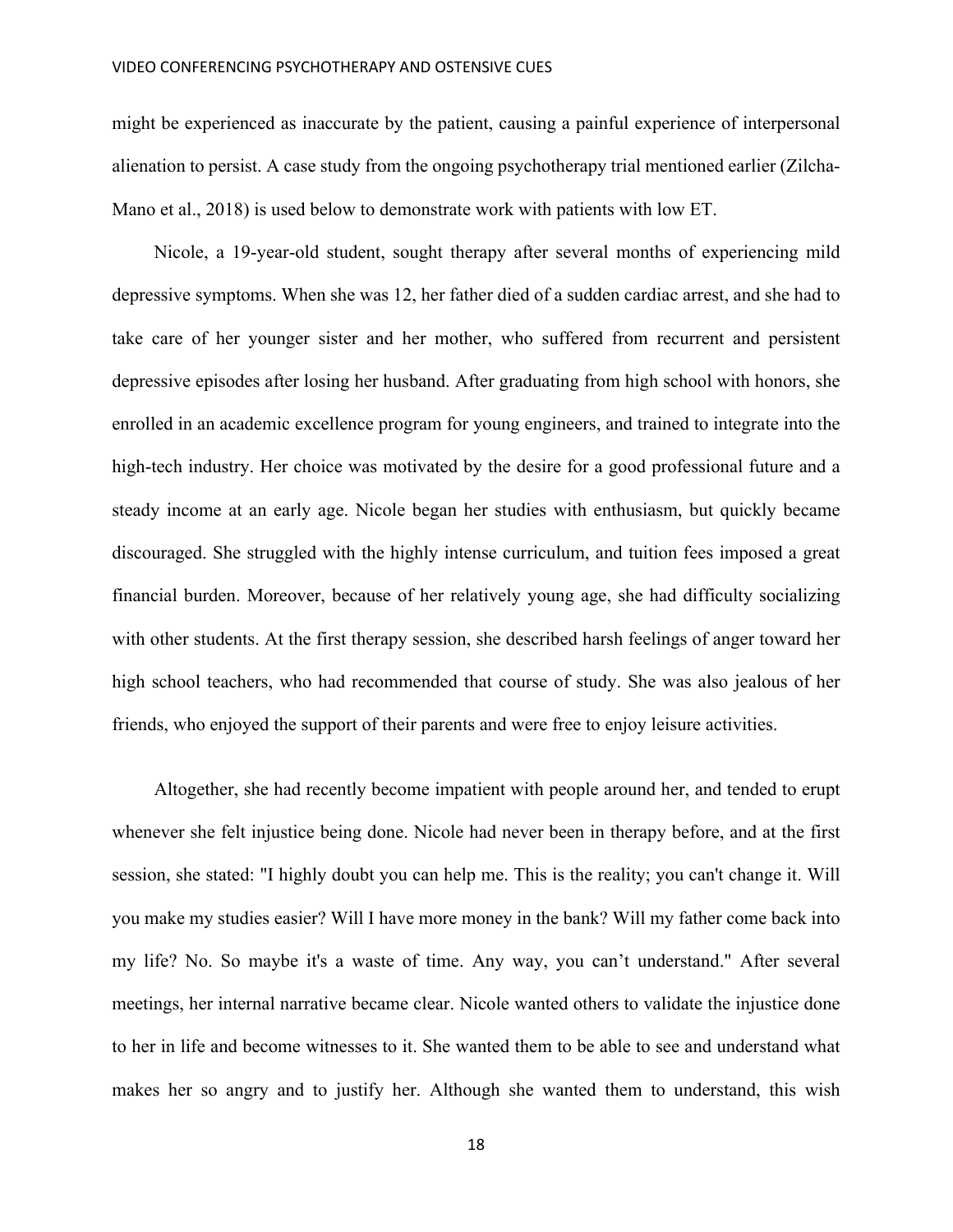#### VIDEO CONFERENCING PSYCHOTHERAPY AND OSTENSIVE CUES

conflicted with her difficulty in honestly sharing her feelings and thoughts with them. She seemed to fear that, if she shared her feelings, she would be criticized and judged, and as a result, she avoided it. When sensing injustice, she became angry and flew into a rage. After each outburst, however, she felt guilty and self-critical, and regretted her rude behavior. As the weeks passed, Nicole attended the sessions but showed resistance to change. Although she had occasionally been able to feel understood and began to contemplate the possibility of restructuring her life story in response to other perspectives, she was not able to apply new insights outside the therapy room. It was clear, however, that the social reality was changing and that the COVID-19 outbreak required transitioning to the VCP. Therefore, an opportunity was created within the protected framework of therapy to experience the significance of learning new information from the therapist. After coordinating the change in the therapeutic setting, from session 8 onward, therapy carried on through the VCP mode. Given Nicole's low trait-like ET, the therapist prioritized the use of physical ostensive cues, in addition to explicitly referring to the change of setting.

- N: "Well, well. How did you manage to coax me into such a session? It's unbelievable! Do you really think it's worth something?" [Nicole exhibits low trait-like ET, as manifested in her doubtful attitude toward VCP].
- T: [Smiling and moving closer to the camera to send a physical ostensive cue]. "Yes, this change is really tough!" [Validating]. "I'm very impressed, you know. Even though you said video conversation is not your cup of tea, you agreed to give it a try." [Reinforces the potential of a learning experience]. "How are you doing, Nicole?" [Addressing by name].
- N: "I'm fine. Now that everyone around me is anxious and depressed about the situation, I'm no longer exceptional. Say, what are you doing there?" [Refers to the therapist moving her gaze downward].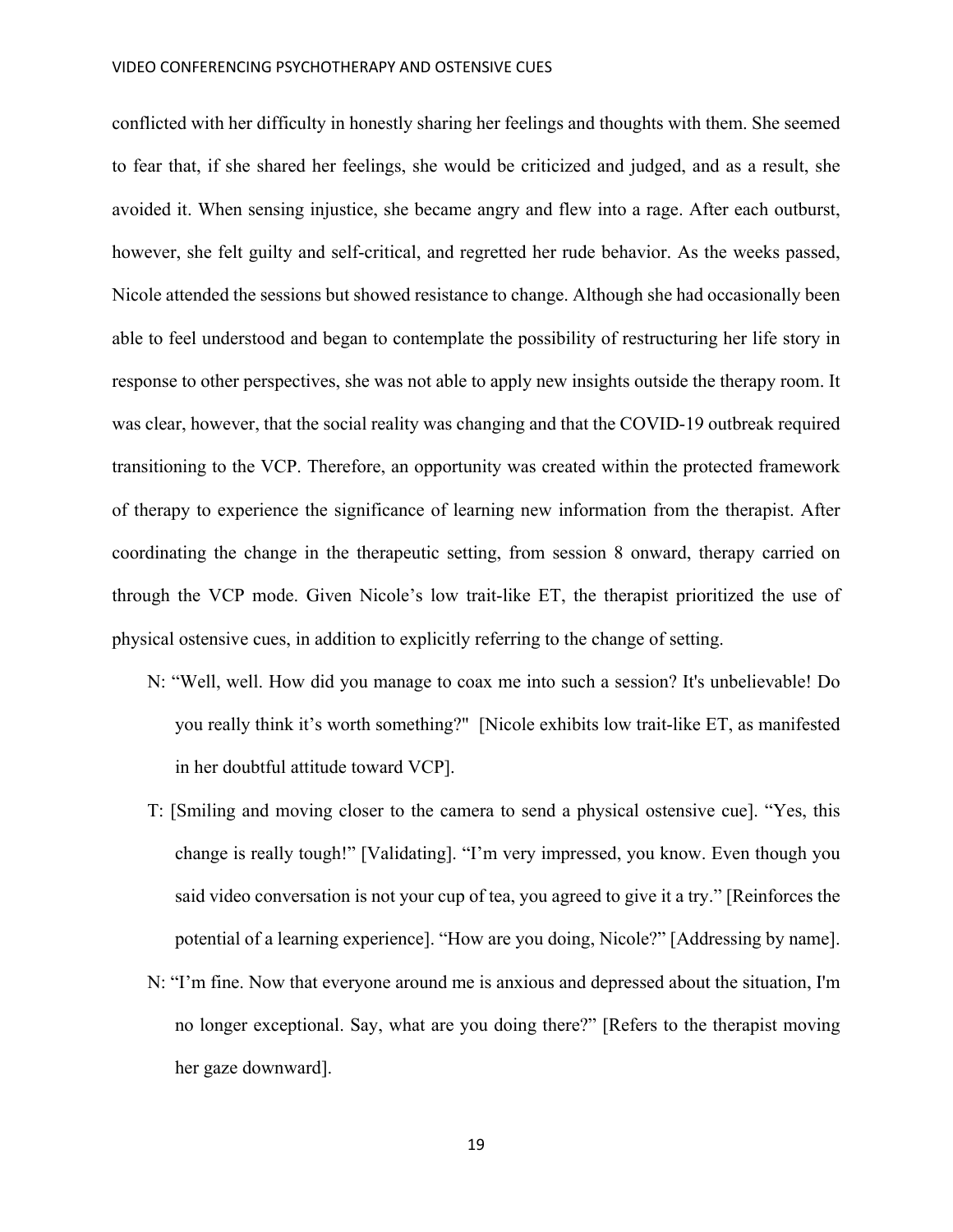- T: [Opens eyes wide, raises eyebrows in wonder] "You're sharp! you don't miss a thing! Well, I looked down to move my mic closer. I wasn't sure it was placed correctly. What did you think I was doing?" [First validating her reality testing, then indirectly inviting a joint investigation of the vigilance around the nature of the meeting].
- N: "To tell you the truth, I thought you could now do a million other things and pretend to be listening to me, and I'd never know. I'll be talking like an idiot, and you'll nod while answering your emails."
- T: "I see. You're absolutely right; you can't be sure what I'm doing behind the screen. That probably feels awful!" [Empathic validation with contingent facial expression and a bit exaggerated intonation, keeping constant eye contact].
- N: "It's awful indeed."
- T: "It's really important for you to feel that I'm 100% with you. When we met at the clinic last week, you told me video calls were not your cup of tea". [Maintaining continuity between face-to-face and VCP contexts and use of the patient's language as ostensive cues]. "But Nicole, maybe now that we're here, you can share with me a little bit how it is for you?" [Inviting a joint exploration of feeling, and making the connection to the pretransition sequence].
- N: "It makes me feel you're not bearing with me here, and it makes me a bit angry."
- T: "Angry? I'm curious." [Contracting eyebrows, slightly nodding to communicate interest in her subjective feeling].
- N: Look, all this Corona Virus thing is weighing down on me. I can't learn, can't work, can't work out. It's not fair. It's a lot to take. This session is another challenge I must face now,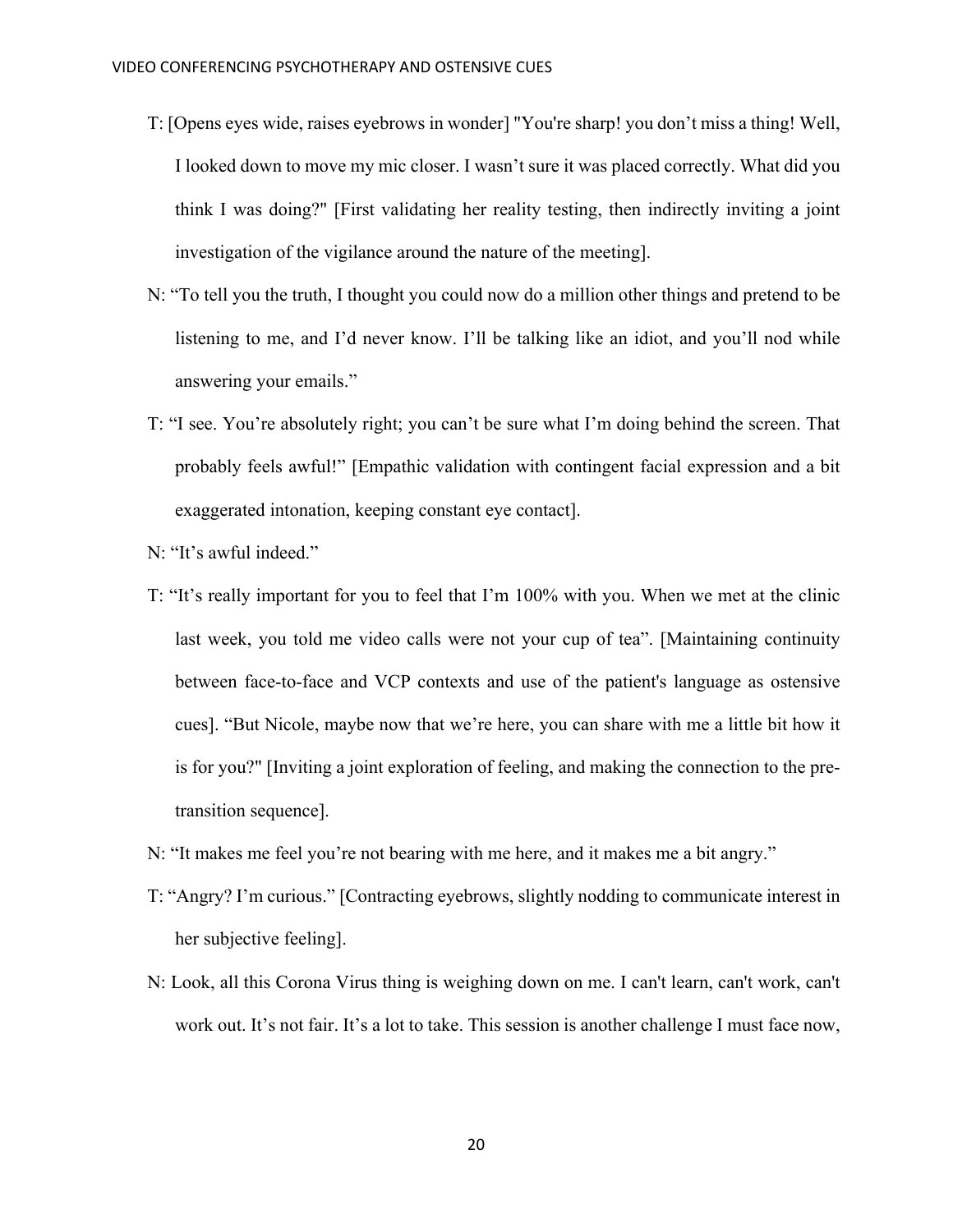you know, it's not that easy to find a quiet place in my house [A possible narrative emerges, but the therapist must be careful not to relate to it at this point].

- T: "All these changes demand a great deal from you. It doesn't sound simple at all. There are always tasks you are required to do, and a video call with me is one of them, right? [The therapist is being supportive, and shares her best understanding to make Nicole feel she is with her].
- N: "True, another task to manage, and I'm not even sure it's worthwhile. I'm so overloaded that every little thing burdens me. At least you can understand it, it's more than my mom and sister are able to do." [Conveying the feeling of being understood can be achieved because of prior extensive use of ostensive ques].
- T: "It's very impressive that you have not given up trying. And here we are, together. For a moment it may also feel that it's not so bad." [Reinforcing parts of effective coping].
- N: "I admit it's a little encouraging to see you smile at me like that. And it does feel good to share my feeling without being judged."
- T: "Recently, you've been trying all kinds of new things." [Reinforcing the learning process].

N: "Totally. At least I try. Maybe seeing you every week will be worth something, in the end."

T: "that's a different way of seeing things compared to the way you started therapy."

Nicole's case illustrates how patients with low trait-like ET enter the transition to VCP in a state of hypervigilance, conducting themselves in similar ways to other situations in their lives. For Nicole, and other patients like her, with low trait-like ET, to be able to successfully make this transition and continue the therapeutic work, the therapist is required to use more distinct and clear ostensive cues.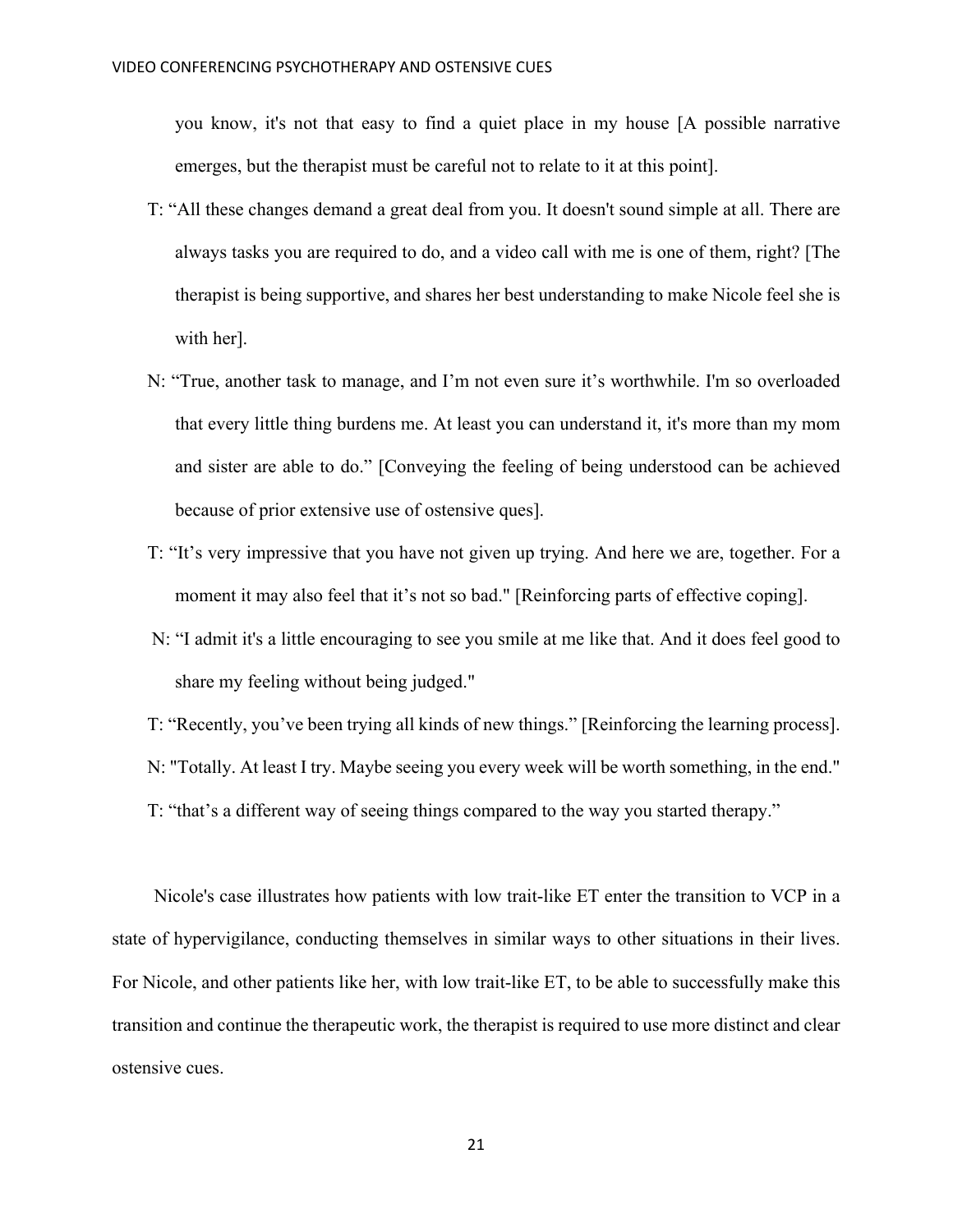Although the covert narrative may emerge from the main content, any reference to it during the transition phase might cause patients to feel that their subjective experience is being dismissed. Rather, extensive ostensive physical cues, such as marked facial expressions, contingent reactivity, maintaining constant eye contact, etc., can help patients with low trait-like ET recognize the therapist as trustworthy. This, in turn, enables the revival of ET and makes it possible for statelike changes to occur. Trusting what the therapist has to offer in the course of psychotherapy stimulates curiosity and enables the patient to continue acquiring social information that is personally relevant for coping. After Nicole's internal working model has been elaborated within the therapeutic context, there is a good chance that she might try to further apply it outside the therapy room.

## **Discussion and Conclusions**

The present paper was written while the COVID-19 pandemic imposed a substantial change in the way psychotherapy was delivered. The proposed suggestions, however, are most likely applicable to any situation in which it is necessary to switch to a remote mode of therapy. The guidelines suggested here may contribute to steps therapists follow to tailor the transition to VCP to their patients' trait-like ET characteristics, which can help therapists navigate the transition and choose the techniques that are expected to be most effective.

The techniques are based on a set of guidelines for the use of ostensive cues (a) as physical signals, (b) for identifying the patients' personal narrative, and (c) as a direct reference to the change in setting. These techniques may enable therapists and patients to achieve the desired statelike ET improvements. However, the State-like vs Trait-like distinction and its adaptation to the context of epistemic trust is very preliminary. Further in-depth research needs to be carried out to validate this distinction and to strengthen its application in the therapeutic context.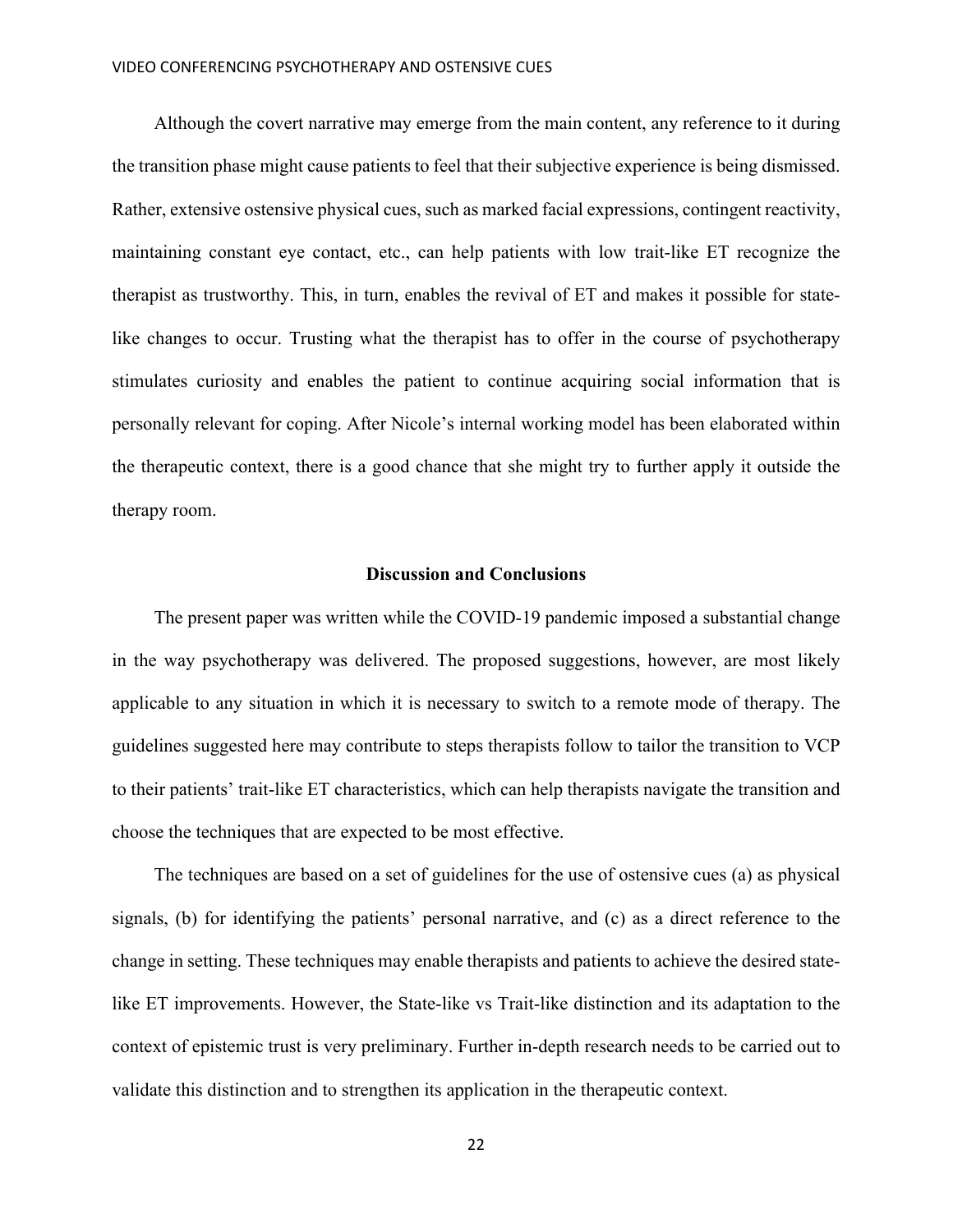#### VIDEO CONFERENCING PSYCHOTHERAPY AND OSTENSIVE CUES

The primary focus of the present paper was the transition to VCP for an ongoing course of treatment. There are cases, however, in which psychotherapy is initially conducted through VCP, prior to establishing the therapeutic alliance and without the opportunity to assess a patient's ET in advance. Nevertheless, similar considerations should be taken into account in commencing therapy. In such cases, the therapist should prefer to use physical ostensive cues, such as eye contact, marked facial expressions, etc. These cues are a basic point of reference that can be effective for any patient and has no harmful potential for the therapeutic relationship.

The present paper focuses on adult therapy, but can also be adapted to guide therapists in the transition to VCP with children. Because children rely heavily on physical ostensive cues from the adults around them, it is important to consider using such cues first and foremost. In psychotherapy with children, these cues can be used playfully and in an exaggerated manner to signal to children that their subjective experience has been identified by the therapist. For example, children are sometimes expected to relate to the change in setting through a hide-and-seek game, to help them process the breakup and reconnection experience. Although they are in different rooms, wondering aloud about the child's whereabouts when hiding, searching for the child in the room, and showing excitement when the child is discovered are important signals that may support a sense of agency.

The present paper focuses on psychodynamic therapy, but the proposed suggestions can also be relevant to making the transition to VCP in other therapeutic orientations. Because they contribute to the therapeutic alliance, these guidelines are not unique to a given therapeutic approach. It has been suggested that the therapeutic alliance is not merely a product of successful treatment or the context in which successful treatment is provided, but rather it can serve as an active ingredient in itself, relevant to all types of therapies (Zilcha-Mano, 2017). Cognitive behavioral therapy, for example, can use homework given before switching to VCP as a way of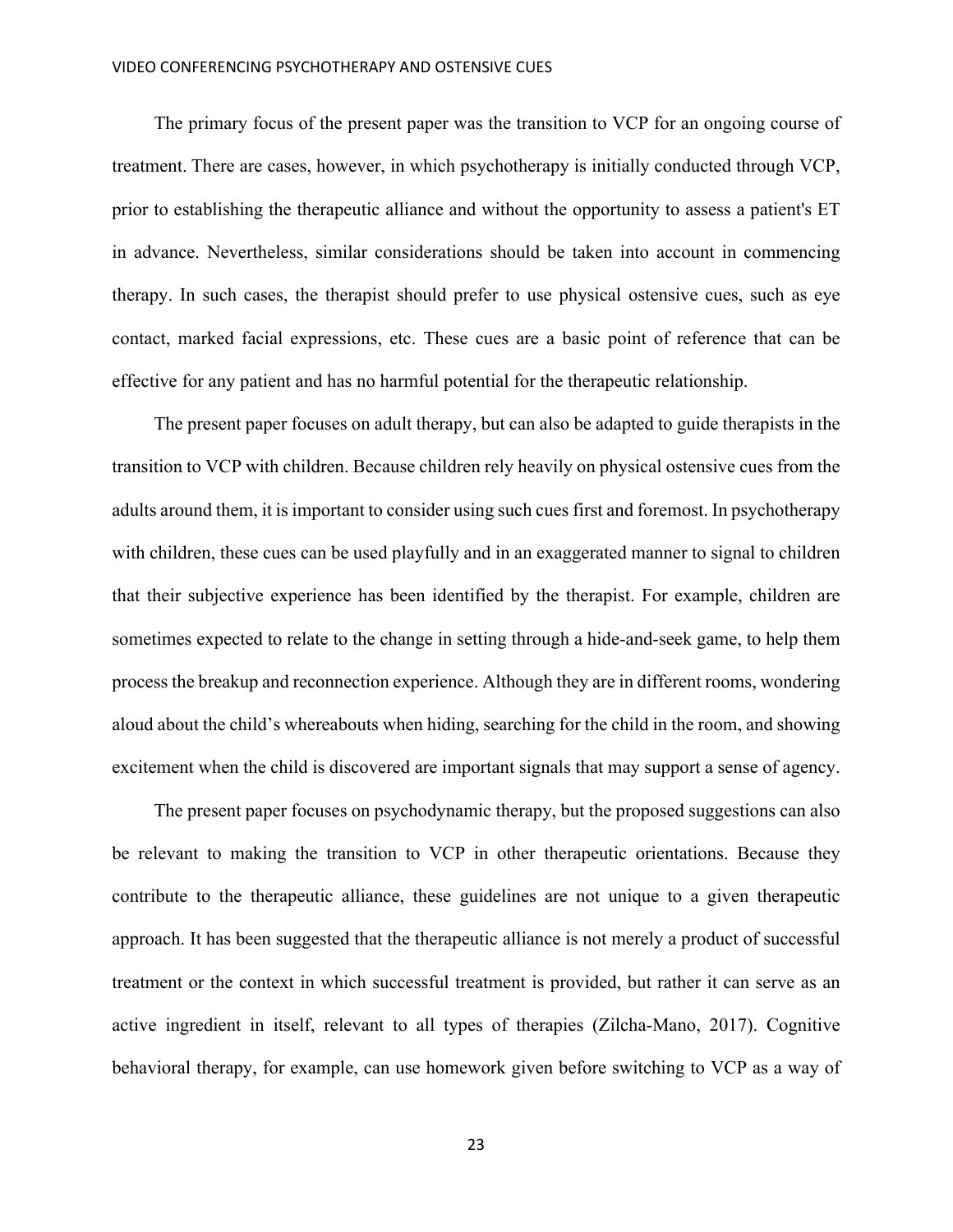maintaining continuity in the patient's narrative. In other protocol-based therapeutic approaches, continuity is maintained by being more meticulous about treatment goals at each meeting.

As the guidelines suggested here are being applied to the COVID-19 situation, as with any other global or local disaster, it is important to take into account the mental health effects of the situation on both the patient and the therapist. Under a shared traumatic reality (Boulanger, 2013), both therapist and patient are exposed to the same public risk factor. When both sides are at similar risk, a strong symmetry may be created between their experiences in adversity. To continue to support patients in a positive way and to contain feelings of anger, rejection, need, or anxiety, therapists must find sources of support and resilience for themselves, otherwise they may overidentify with their patient and possibly fail to recognize the patient's distress signals.

In the ever-changing reality of our lives, as the world is increasingly moving online, it seems important to preserve the characteristics of human communication as we know them from face-toface encounters, and embrace them as we are going online. Under such circumstances, ET can provide healthcare professionals a tentative framework to meet this challenge. Being able to address the dialectic of remote care that meets human proximity needs is an important challenge, and how therapists meet it, may determine the continued relevance of the field in the face of global change.

24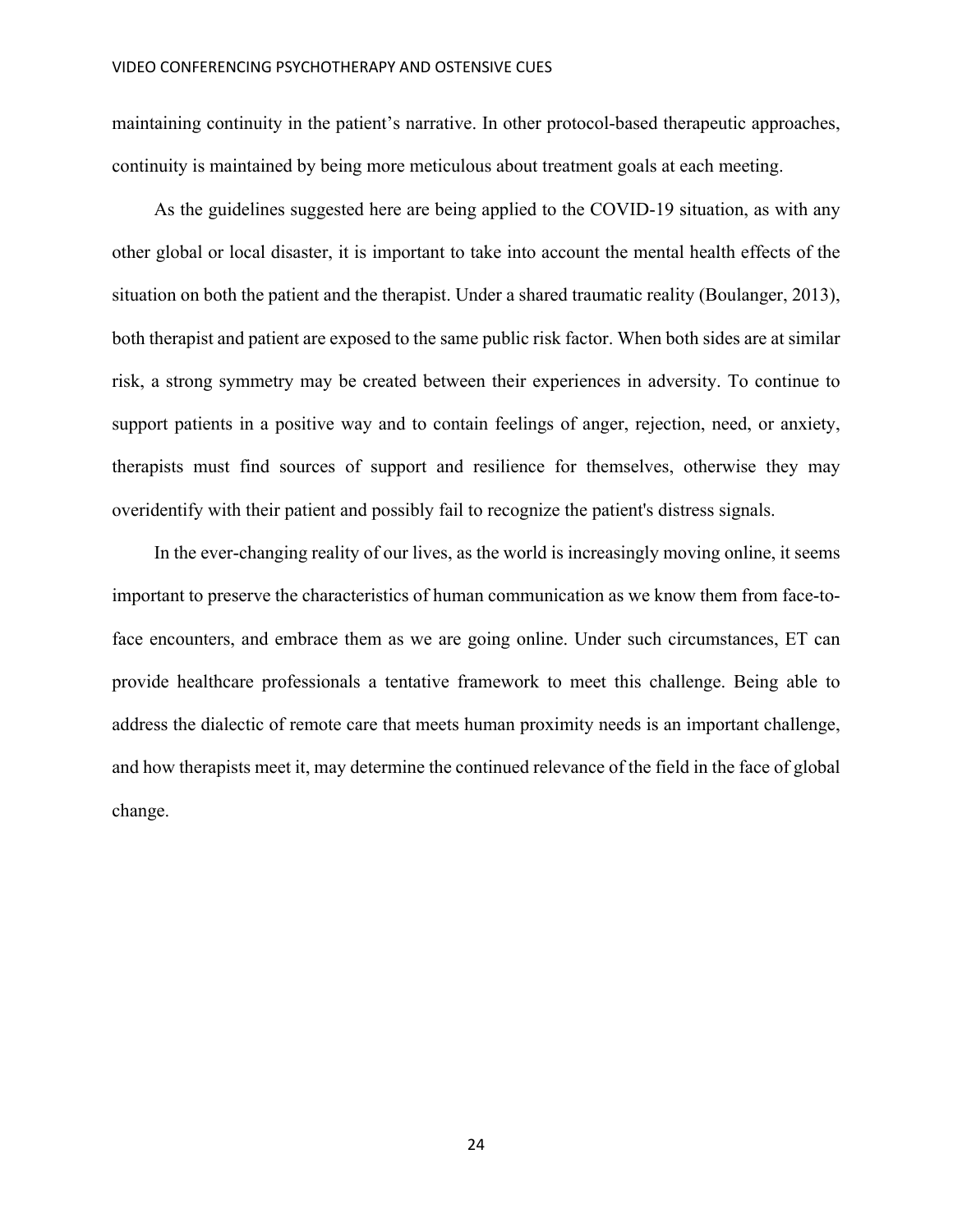# **References**

- Andersson, G., Paxling, B., Roch-Norlund, P., Östman, G., Norgren, A., Almlöv, J., Georén, L., Breitholtz, E., Dahlin, M., Cuijpers, P., Carlbring, P., & Silverberg, F. (2012). Internetbased psychodynamic versus cognitive behavioral guided self-help for generalized anxiety disorder: A randomized controlled trial. *Psychotherapy and Psychosomatics*, *81*(6), 344-355. http://dx.doi.org/10.1159/000339371
- Backhaus, A., Agha, Z., Maglione, M. L., Repp, A., Ross, B., Zuest, D., Rice-Thorp, N. M., Lohr, J., & Thorp, S. R. (2012). Videoconferencing psychotherapy: A systematic review. *Psychological Services*, *9*(2), 111-131. http://dx.doi.org/10.1037/a0027924
- Berryhill, M. B., Culmer, N., Williams, N., Halli-Tierney, A., Betancourt, A., Roberts, H., & King, M. (2019). Videoconferencing psychotherapy and depression: A systematic review. *Telemedicine and e-Health*, *25*(6), 435-446. http://dx.doi.org/10.1089/tmj.2018.0058
- Bo, S., Sharp, C., Fonagy, P., & Kongerslev, M. (2017). Hypermentalizing, attachment, and epistemic trust in adolescent BPD: Clinical illustrations. *Personality Disorders: Theory, Research, and Treatment*, *8*(2), 172. http://dx.doi.org/10.1037/per0000161
- Boulanger, G. (2013). Fearful symmetry: Shared trauma in New Orleans after Hurricane Katrina. *Psychoanalytic Dialogues*, *23*(1), 31-44.

http://dx.doi.org/10.1080/10481885.2013.752700

- Campos, J., & Stenberg, C. R., (1981). Perception, appraisal and emotion: The onset of social referencing. In M. E. Lamb & L. R. Sherrod (Eds.), *Infant Social Cognition: Empirical and Theoretical Considerations* (pp. 273-314). Lawrence Erlbaum Associates.
- Camras, L. A., & Sachs, V. B. (1991). Social referencing and caretaker expressive behavior in a day care setting. *Infant Behavior and Development*, *14*(1), 27-36. http://dx.doi.org/10.1016/0163-6383(91)90052-T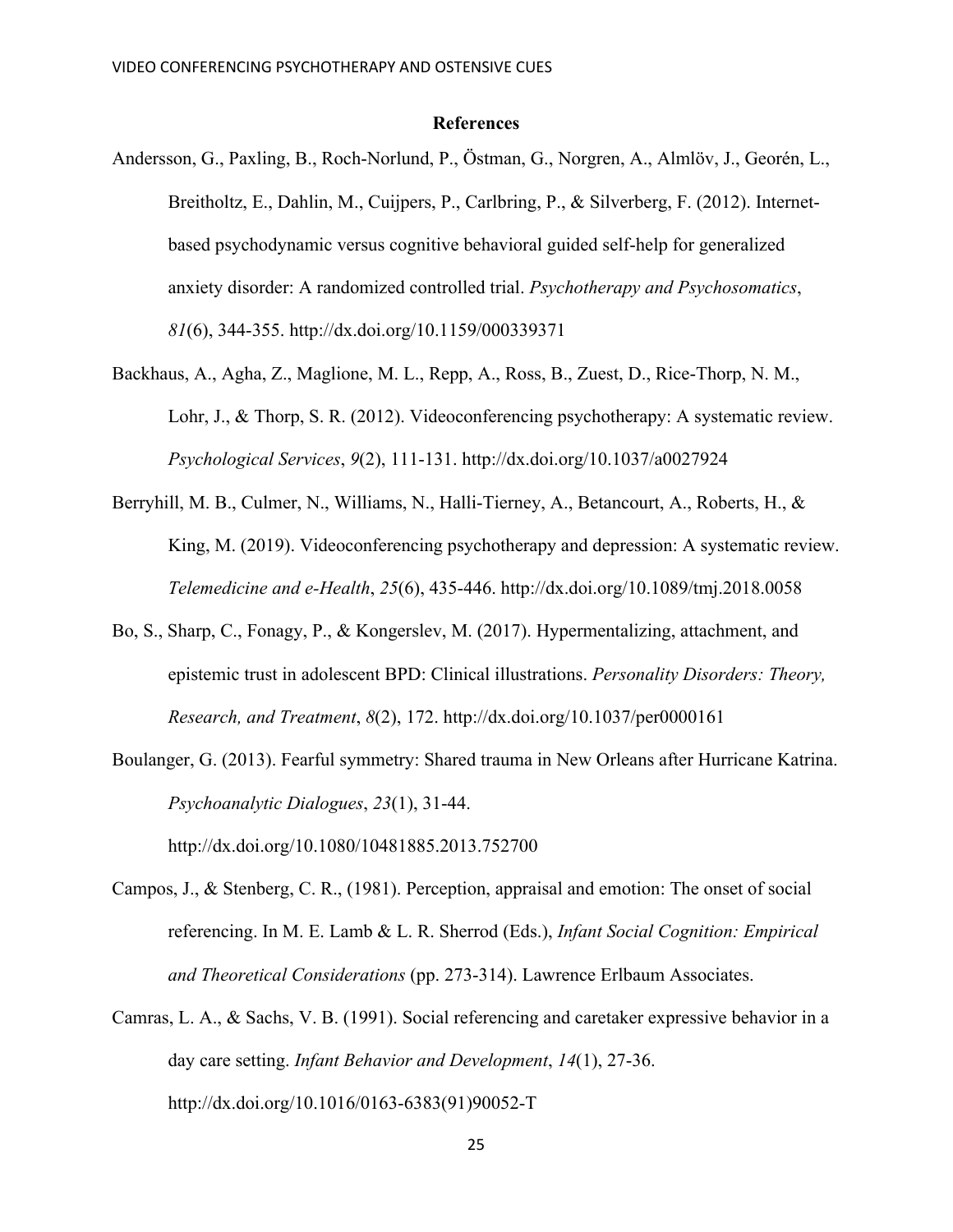- Chavooshi, B., Mohammadkhani, P., & Dolatshahi, B. (2016). A randomized double-blind controlled trial comparing Davanloo intensive short-term dynamic psychotherapy as internet-delivered vs treatment as usual for medically unexplained pain: A 6-month pilot study. *Psychosomatics*, *57*(3), 292-300. http://dx.doi.org/10.1016/j.psym.2016.01.001
- Egyed, K., Király, I., & Gergely, G. (2013). Communicating shared knowledge in infancy. *Psychological Science*, *24*(7), 1348–1353. http://dx.doi.org/10.1177/0956797612471952
- Fonagy, P., & Allison, E. (2014). The role of mentalizing and epistemic trust in the therapeutic relationship. *Psychotherapy*, *51*(3), 372. http://dx.doi.org/10.1037/a0036505
- Fonagy, P., Campbell, C., & Bateman, A. (2017). Mentalizing, attachment, and epistemic trust in group therapy. *International Journal of Group Psychotherapy*, *67*(2), 176-201. http://dx.doi.org/10.1080/00207284.2016.1263156
- Fonagy, P., Luyten, P., Allison, E., & Campbell, C. (2018). Reconciling psychoanalytic ideas with attachment theory. In P. Shaver & J. Cassidy (eds.), *Handbook of attachment* (3rd ed., pp. 780– 804). Guilford Press.
- Fonagy, P., Luyten, P., Allison, E., & Campbell, C. (2019). Mentalizing, epistemic trust and the phenomenology of psychotherapy. *Psychopathology*, *52*(2), 94-103. http://dx.doi.org/10.1159/000501526
- Fonagy, P., & Target, M. (1997). Attachment and reflective function: Their role in selforganization. *Development and Psychopathology*, *9*(4), 679-700. http://dx.doi.org/10.1017/S0954579497001399
- Gergely, G. (2013). Ostensive communication and cultural learning: The natural pedagogy hypothesis. In H. S. Terrace & J. Metcalfe (Eds.), *Agency and joint attention*, (pp.139- 151). Oxford University Press.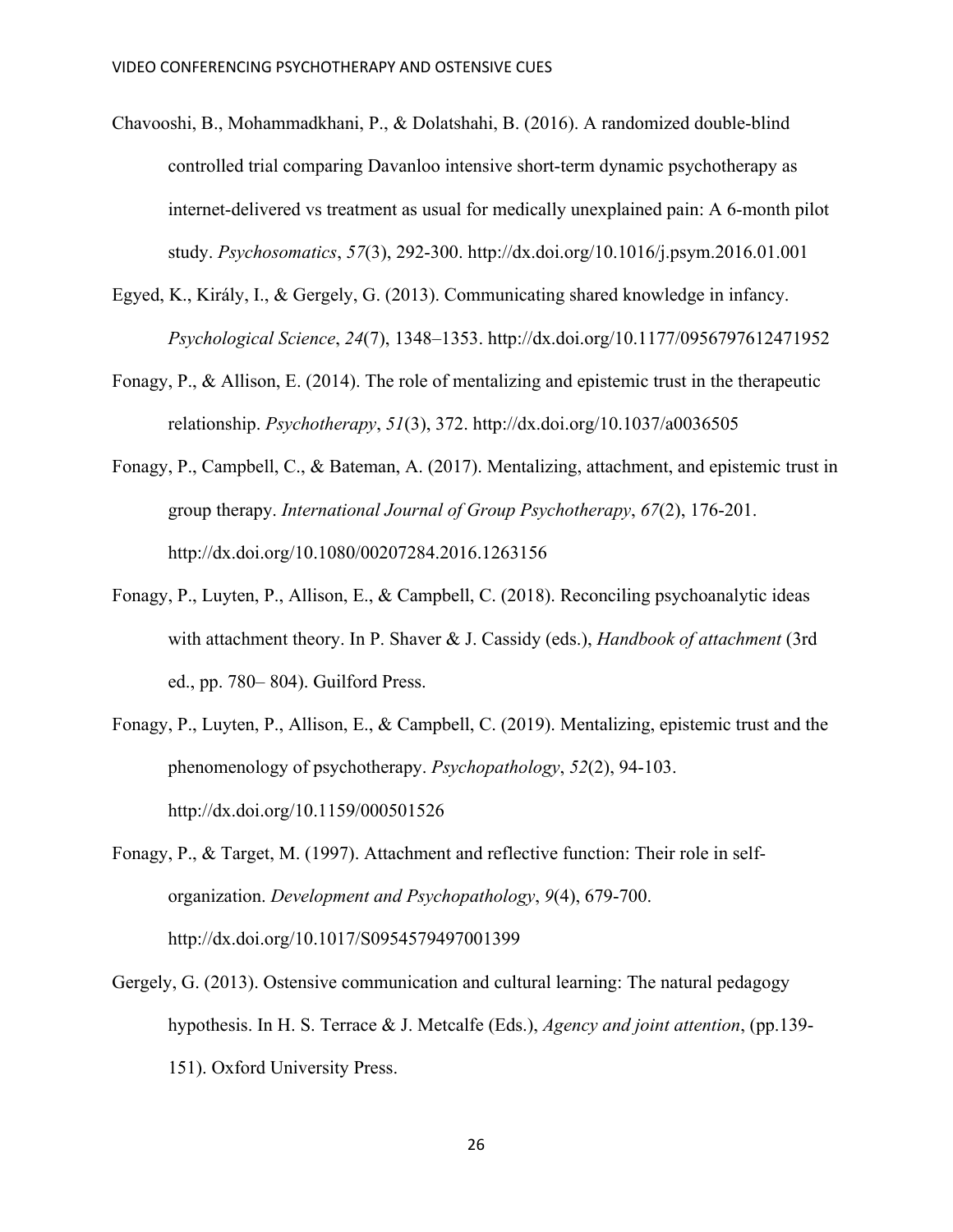- Gergely, G., & Csibra, G. (2005). The social construction of the cultural mind: Imitative learning as a mechanism of human pedagogy. *Interaction Studies*, *6*, 463-481. https://doiorg.ezproxy.haifa.ac.il/10.1075/is.6.3.10ger
- Gergely, G., Egyed, K., & Kiraly, I. (2007). On pedagogy. *Developmental Science*, *10*(1), 139- 146. http://dx.doi.org/10.1111/j.1467-7687.2007.00576.x
- Johansson, R., Ekbladh, S., Hebert, A., Lindström, M., Möller, S., Petitt, E., Poysti, S., Larsson, M. H., Rousseau, A., Carlbring, P., Cuijpers, p., & Andersson, G., (2012). Psychodynamic guided self-help for adult depression through the internet: A randomised controlled trial. *PloS One*, *7*(5). http://dx.doi.org/10.1371/journal.pone.0038021
- King, V.L., Brooner, R.K., Peirce, J.M., Kolodner, K., & Kidorf, M.S. (2014). A randomized trial of web-based videoconferencing for substance abuse counseling. *Journal of Substance Abuse Treatment*, *46*(1), 36-42. http://dx.doi.org/10.1016/j.jsat.2013.08.009
- Kingsley, A., & Henning, J. A. (2015). Online and phone therapy: Challenges and opportunities. *The Journal of Individual Psychology*, *71*(2), 185-194. http://dx.doi.org/10.1353/jip.2015.0010
- Luyten, P., Campbell, C., Allison, E., & Fonagy, P. (2020). The mentalizing approach to psychopathology: State of the art and future directions. *Annual Review of Clinical Psychology*, *16*, 9.1-9.29. http://dx.doi.org/10.1146/annurev-clinpsy-071919-015355
- Luyten, P., Campbell, C., & Fonagy, P. (2019). Reflections on the contributions of Sidney J. Blatt: The dialectical needs for autonomy, relatedness, and the emergence of epistemic trust. *Psychoanalytic Psychology*, *36*(4), 328. http://dx.doi.org/10.1037/pap0000243
- Norwood, C., Moghaddam, N. G., Malins, S., & Sabin‐Farrell, R. (2018). Working alliance and outcome effectiveness in videoconferencing psychotherapy: A systematic review and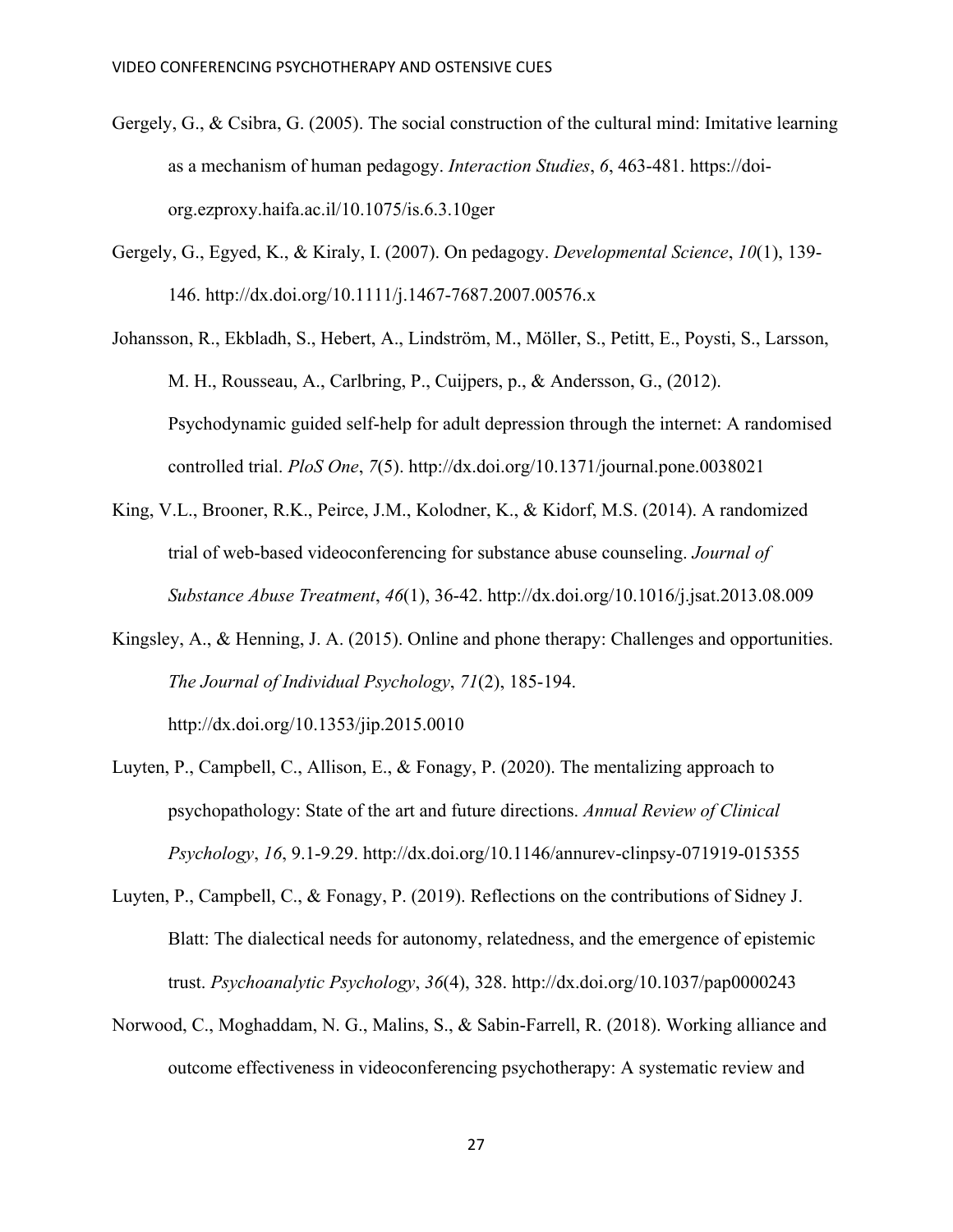noninferiority meta‐analysis. *Clinical Psychology & Psychotherapy*, *25*(6), 797-808. http://dx.doi.org/10.1002/cpp.2315

Safran, J. D., & Muran, J. C. (1996). The resolution of ruptures in the therapeutic alliance. *Journal of Consulting and Clinical Psychology*, *64*(3), 447-458. http://dx.doi.org/10.1037/0022-006X.64.3.447

- Safran, J. D., & Muran, J. C. (2000). The therapeutic alliance. Introduction. *Journal of Clinical Psychology*, 56(2), 159-161. http://dx.doi.org/10.1002/(SICI)1097- 4679(200002)56:2%3C159::AID-JCLP2%3E3.0.CO;2-D
- Safran, J. D., Muran, J. C., & Eubanks-Carter, C. (2011). Repairing alliance ruptures. *Psychotherapy*, *48*(1), 80-87. http://dx.doi.org/10.1037/a0022140
- Scharff, J. S. (Ed.) (2018). *Psychoanalysis online: Mental health, teletherapy, and training*. Routledge. http://dx.doi.org/10.4324/9780429478833
- Schröder-Pfeifer, P., Talia, A., Volkert, J., & Taubner, S. (2018). Developing an assessment of epistemic trust: A research protocol. *Research in Psychotherapy: Psychopathology, Process and Outcome*, *21*(3), 123-131. http://dx.doi.org/10.4081/ripppo.2018.330
- Simpson, S. G., & Reid, C. L. (2014). Therapeutic alliance in videoconferencing psychotherapy: A review. *Australian Journal of Rural Health*, *22*(6), 280-299. http://dx.doi.org/10.1111/ajr.12149
- Sperber, D., Clement, F., Heintz, C., Mascaro, O., Mercier, H., Origgi, G., & Wilson, D. (2010). Epistemic vigilance. *Mind & Language*, *25*(4), 359-393. http://dx.doi.org/10.1111/j.1468- 0017.2010.01394.x
- Sucala, M., Schnur, J. B., Constantino, M. J., Miller, S. J., Brackman, E. H., & Montgomery, G. H. (2012). The therapeutic relationship in e-therapy for mental health: A systematic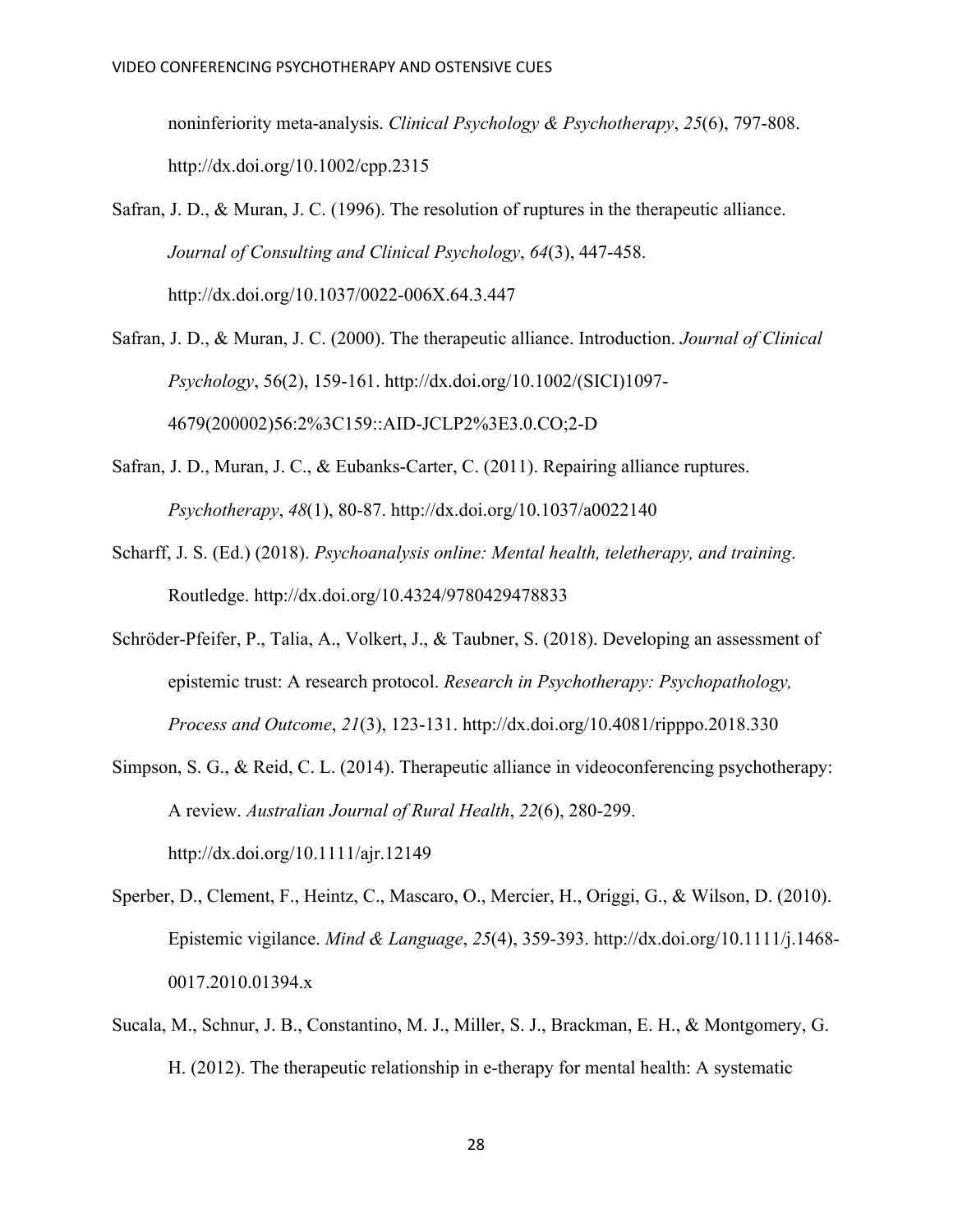review. *Journal of Medical Internet Research*, *14*(4), 175-187.

http://dx.doi.org/10.2196/jmir.2084

- Vincent, C., Barnett, M., Killpack, L., Sehgal, A., & Swinden, P. (2017). Advancing telecommunication technology and its impact on psychotherapy in private practice. *British Journal of Psychotherapy*, *33*(1), 63-76. http://dx.doi.org/10.1111/bjp.12267
- Zilcha-Mano, S. (2017). Is alliance really therapeutic? Revisiting this question in light of recent methodological advances. American Psychologist, *72*, 311–325. http://dx.doi.org/10.1037/a0040435x
- Zilcha-Mano, S. (2018). Major developments in methods addressing for whom psychotherapy may work and why. *Psychotherapy Research*, *29*(6), 693-708.
- Zilcha-Mano, S. (2020). Toward personalized psychotherapy: The state-like/trait-like model of therapeutic change, American Psychologist, in press.
- Zilcha-Mano, S., Dolev, T., Leibovich, L., & Barber, J. P. (2018). Identifying the most suitable treatment for depression based on patients' attachment: Study protocol for a randomized controlled trial of supportive-expressive vs. supportive treatments. *BMC psychiatry*, *18*(1), 362. http://dx.doi.org/10.1186/s12888-018-1934-1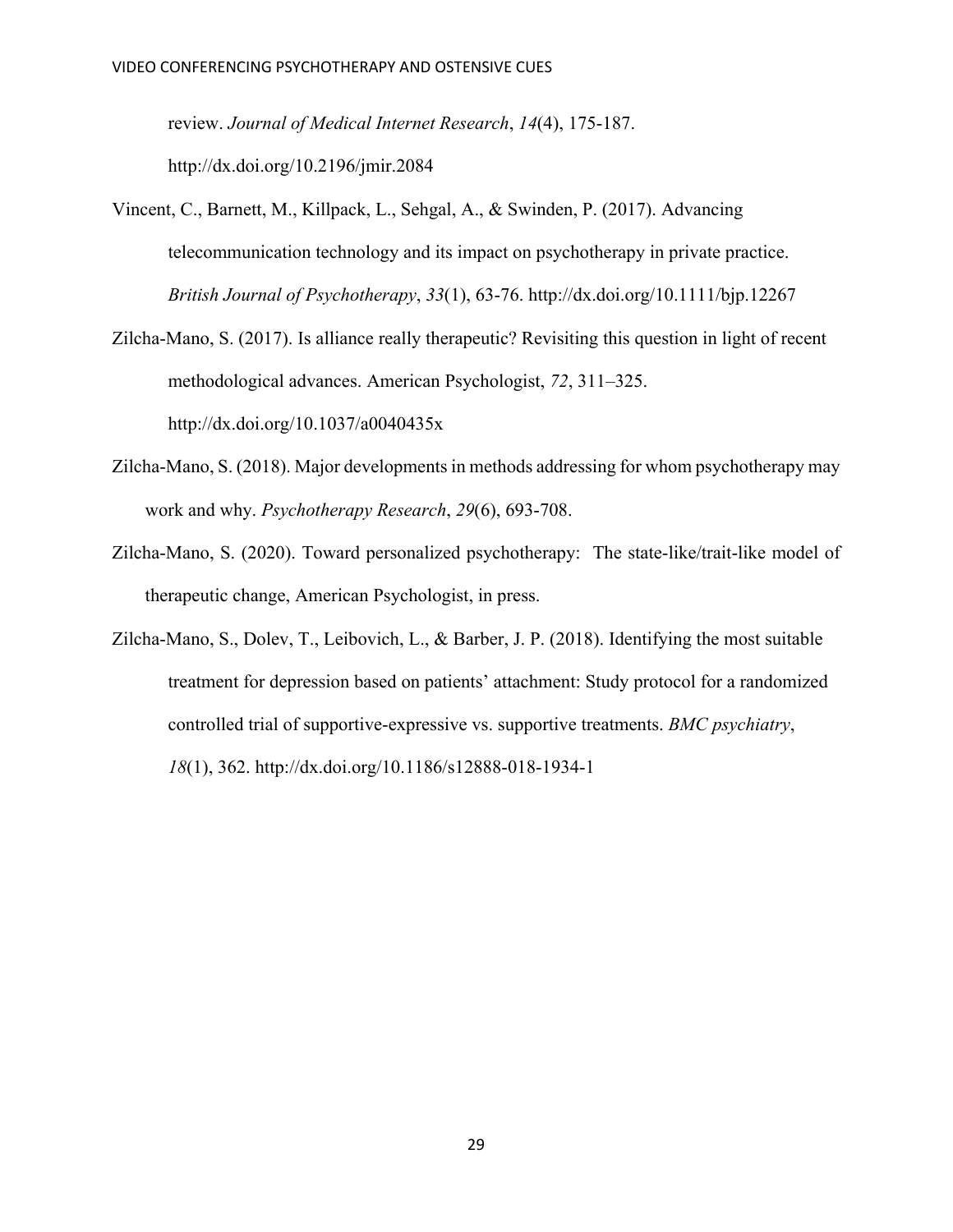## **Appendix**

We have started to develop a framework for identifying high- and low-ET individuals. We start by distinguishing momentary experiences of epistemic vigilance, which we consider normative low state-like ET. Other individuals make statements that imply longstanding mistrust and hypervigilance, which we would regard as indicators of having low trait-like ET. Both low and high trait-like ET individuals will manifest instances of low state-like ET, as evidenced by statements that apply to specific situations within delimited settings. It is our expectation that low trait-like ET individuals will evidence a greater number of low state-like ET statements and fewer high state-like ET statements than high trait-like ET individuals. As an illustration, Table 1 includes statements taken from actual therapies that may serve to illustrate all four categories of utterances.

| <b>State</b>          |                       | <b>Trait</b>         |                       |
|-----------------------|-----------------------|----------------------|-----------------------|
| High                  | Low                   | High                 | Low                   |
| "I gradually shared   | "I tried to talk with | "I felt that sharing | "I don't think I have |
| more, and I said to   | my husband, but I     | was inevitable in    | anyone in my life     |
| myself - well this is | could tell right away | some way, because    | that I feel           |
| a really good         | that he is not        | that's how I grew up | comfortable enough    |
| opportunity to stop   | interested in         | and that's how I got | to really share       |
|                       | listening to me.";    | used to it.";        | openly with.";        |

Table 1. Examples of the ET markers sorted by the two categories of state-like vs trait-like.